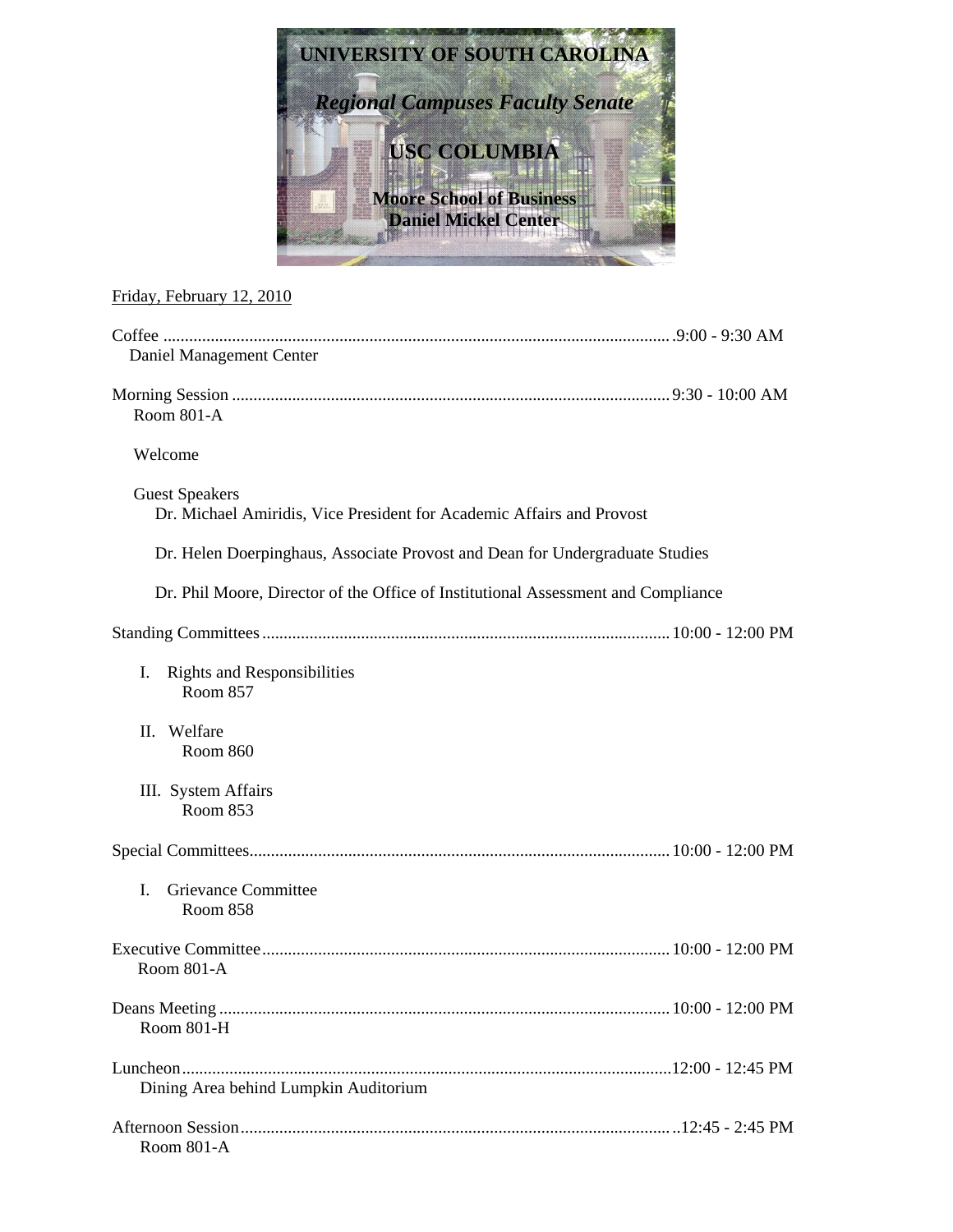## **AGENDA**

- I. Call To Order
- II. Correction/Approval of Minutes: November 20, 2009 USC Sumter, Sumter, SC
- III. Reports from University Officers
	- A. Chris P. Plyler, Vice Provost and Executive Dean
	- B. Regional Campus Deans
	- C. Assistant Vice Provost for Extended University
- IV. Reports from Standing Committees
	- A. Rights and Responsibilities Professor Chris Borycki
	- B. Welfare Professor Hennie van Bulck<br>C. System Affairs Professor Mary Ellen
	- System Affairs Professor Mary Ellen Bellanca
- V. Executive Committee Professor Sarah Miller
- VI. Reports from Special Committees
	- A. Committee on Libraries Professor Bruce Nims
	- B. Committee on Curricula and Courses Professor Robert Castleberry
	- C. Committee on Faculty Welfare Professor Darris Hassell
	- D. Faculty-Board of Trustees Liaison Committee Professor Mary Hjelm
	- E. Regional Campuses Research and Productive Scholarship Committee Professor Patrick Saucier
	- F Regional Campuses Academic Advisory Council Professor Mary Hjelm
	- G. Other Committees
		- 1. Conflict of Interest Committee Professor Noni Bohonak
- VII. Unfinished Business
- VIII. New Business
- IX. Announcements
- X. Adjournment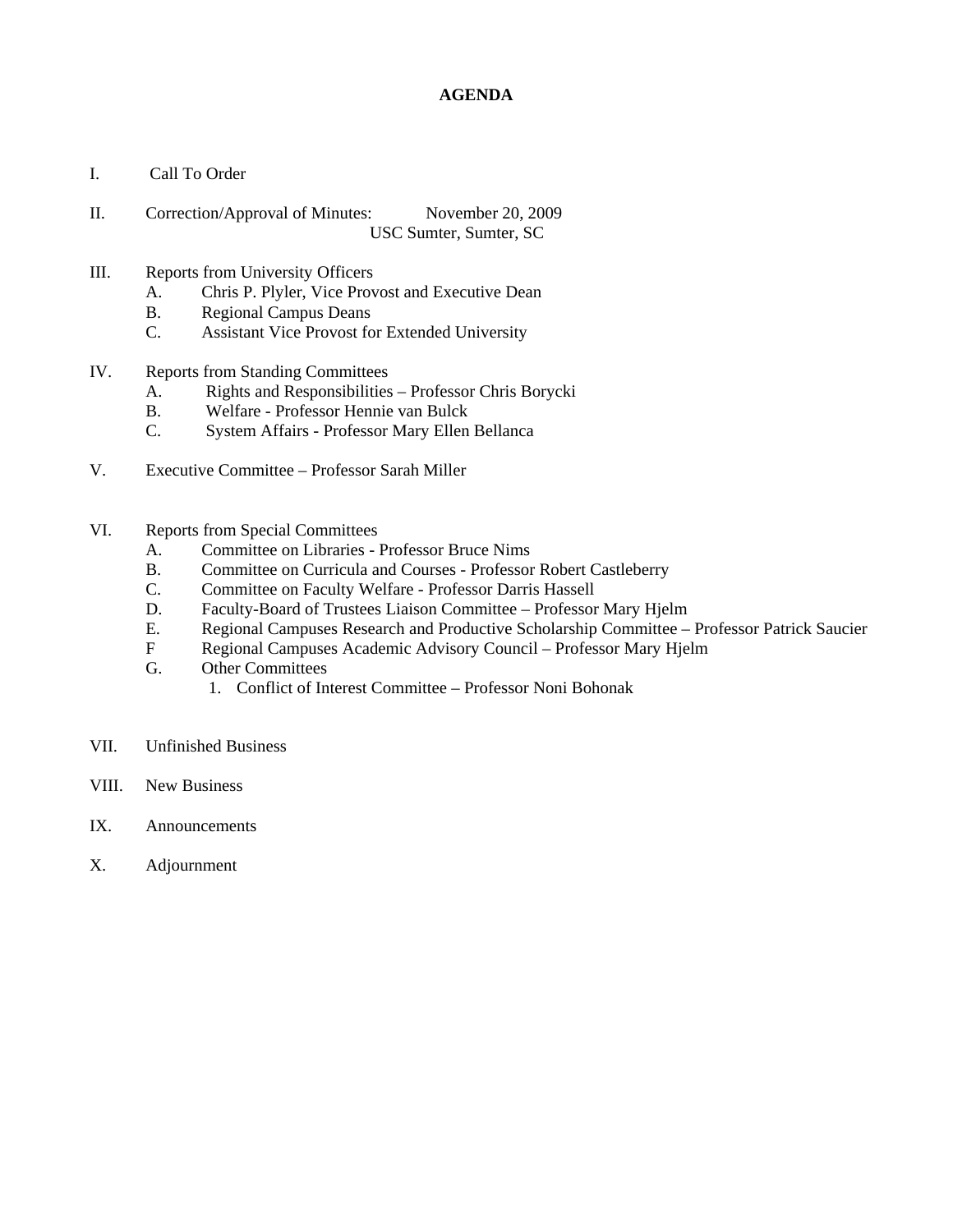University of South Carolina Regional Campuses Faculty Senate **Minutes** February 12, 2010 Columbia

#### **Greeting and Welcome by Professor Mary Hjelm.**

Announcements: Lunch will be served where the day began. Coffee and food will be available throughout the day. Facilities locations were given.

**Introduction of Guest Speaker, Vice President for Academic Affairs and Provost, Dr. Michael Amiridis** 

Dr. Michael Amiridis:

Dr. Amiridis offered his greetings to everyone, and spoke about the possibility of a snow accumulation. He jokingly assured all in attendance that Chris Plyler had secured enough bread and milk to sustain everyone present for 2 months.

Dr. Amiridis spoke about his recent trips to the Union and Salkehatchie Campuses and about his upcoming trips to Sumter and Lancaster. He referred to is visits to Union and Salkehatchie as being refreshing. He mentioned that he had been there before as a Dean, and understood the difficult conditions that are being faced in doing our jobs, considering both infrastructure and the socio-economic status that our students are faced with and a part of; the cultural problems and the lack of understanding in some cases concerning what higher education is. Dr. Arimidis pointed out that in all cases, the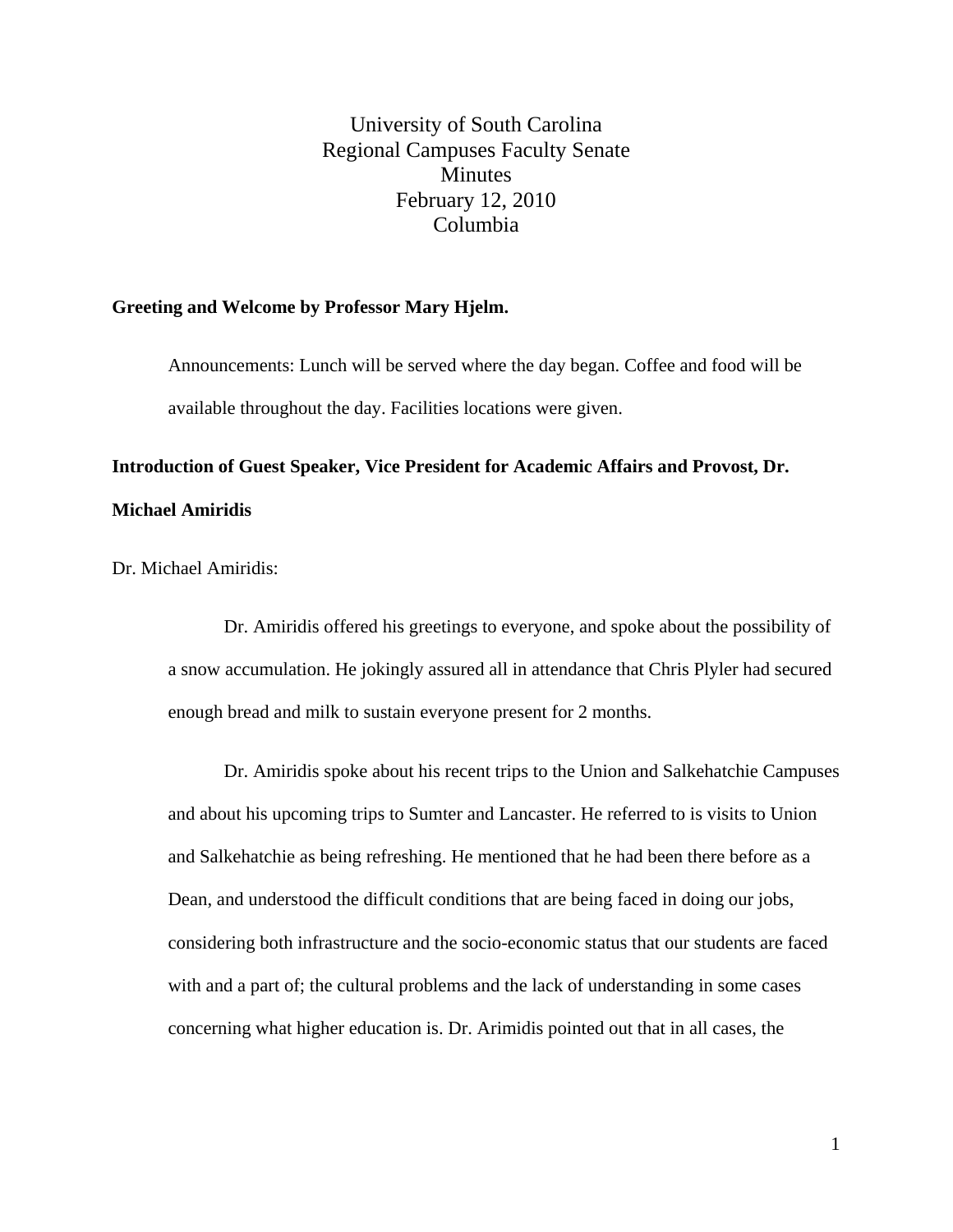regional campuses were viewed by their communities as a beacon of hope and in some cases, the only beacon of hope.

Dr. Amiridis commented on how valuable his conversations with the students at the regional campuses were. He said the initial point of contention was one of trust, with students questioning whether or not he was "real", whether or not he would make due efforts in responding to the needs of the student bodies of the regional campuses. He offered his response as being the only way we will know, is if one year from now, he comes back and shows the students, based on what they said, that these are the things we have implemented. He continued by saying that the faculty has the same questions and concerns.

Dr. Amiridis stated that he has plans in the works to meet with the Deans of the two campuses he has already visited to discuss the issues raised by students and faculty members during his visits to the campuses. One of the major issues at both campuses was the limited capacity to having a college campus atmosphere. Currently there are plans being made to bring students and faculty from the School of Theater and Dance, The School of Music, Columbia Campus to bring to the regional campuses cultural programs designed to create some sense of an atmosphere of campus life for the students and communities. While recognizing that this may not be the number one priority, Dr. Amiridis noted that it is a starting point and that it was an issue that was brought up in the meetings at the regional campuses. These type activities help us to act as the President would have us act; one campus, one system.

2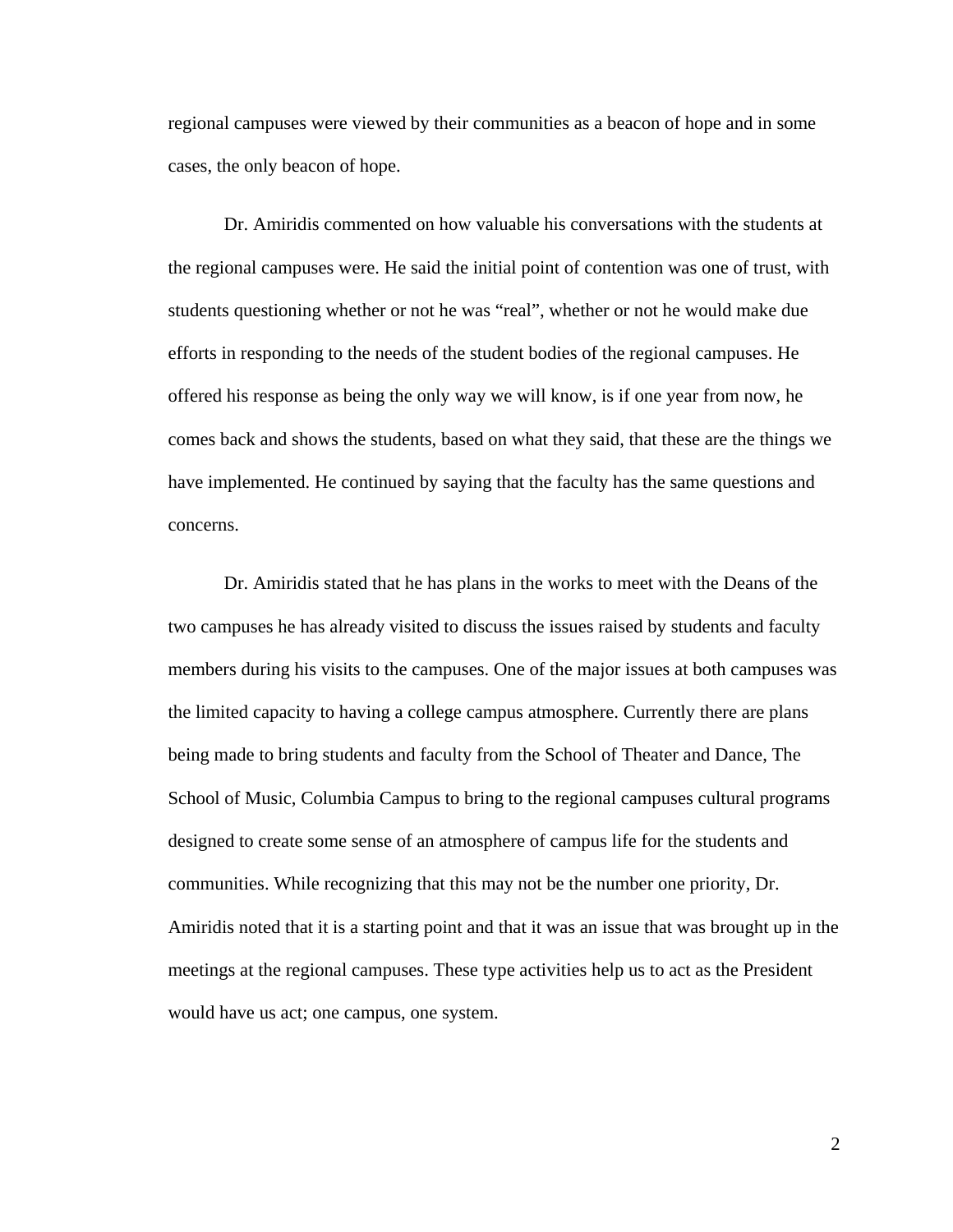Dr. Amiridis then began his report concerning the financial outlook for next year. He introduced this as being sobering news and stated that the outlook for next year was bad. While at the time of this message he did not have exact parameters, he felt that he would have more detailed information by the next week once the Ways and Means Committee comes out to give better guidance. Through newspaper reports, Dr. Amiridis said the State was facing a deficient of \$575 million dollars out of a total budget of 4.5 billion dollars. While some of these numbers may change, they will not change enough to erase this large an amount. In figuring percentages, we stand to lose another 50 million dollars on top of the 70 million we already lost last year. While many thought we would be on the road to recovery, this is not the case. Even more disturbing are the current predictions for 2012 which show a continuance of the current trends.

Dr. Amiridis stated that there are no easy solutions. While there is a committee meeting very frequently concerning the current budget, they are carefully reviewing many possible options, but due to the complexity of the situation, they continue to seek out answers. While cost reductions are one possible answer, the current cost reductions have placed us where quality is going to start to suffer. While we may increase revenues by bringing in more students, we are already operating very close to capacity in many of the areas and we want to maintain the quality that we have. There are also issues with instate verses out of state students. We could raise tuition; however the President has made a commitment to not burden the students/families with this cost. Overall it is believed that a mix of solutions will be implemented, increase size, increase tuition, and cut expenses. This process will take awhile and as it is implemented we will try to find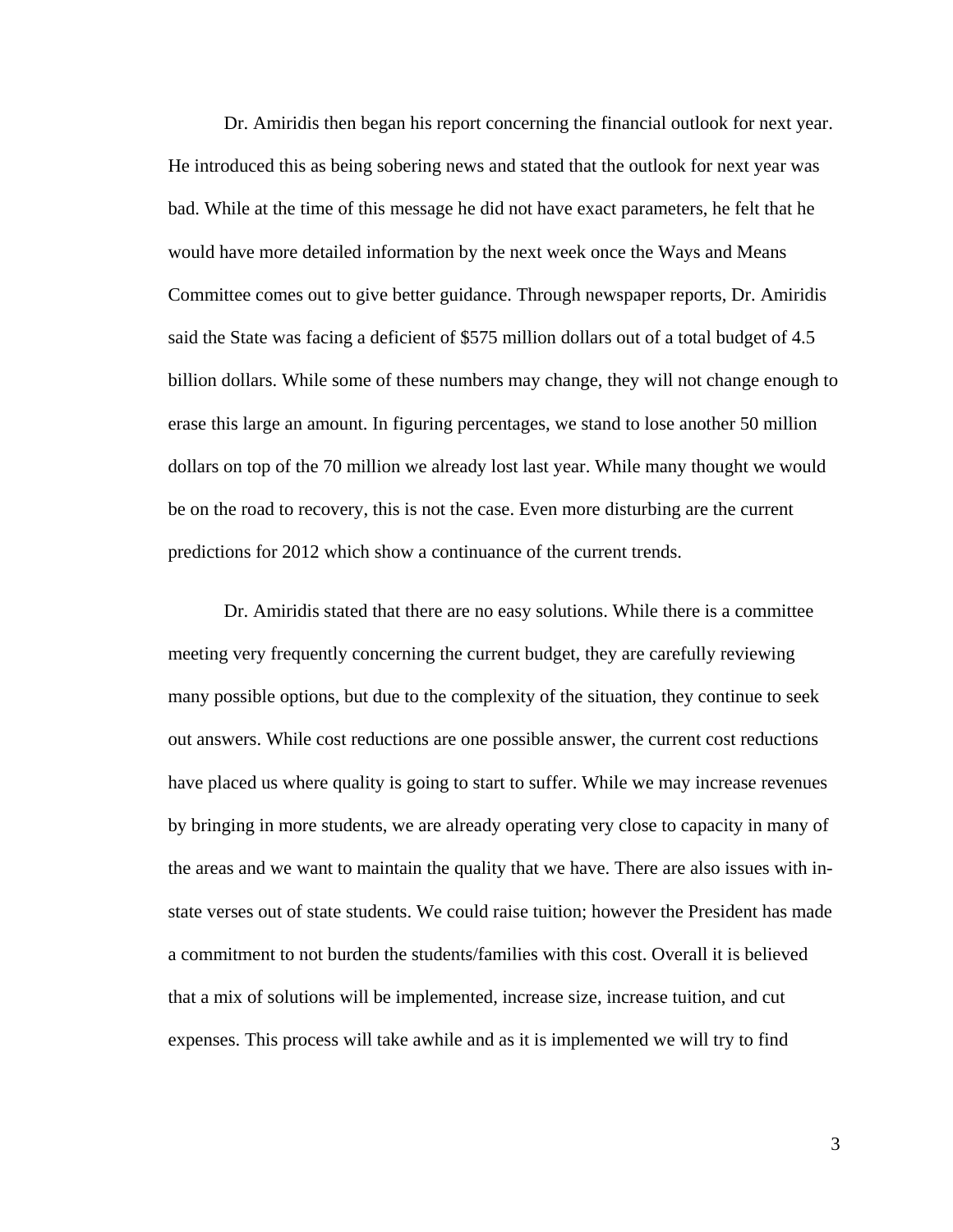bridging funds to help tie us over. What is important is that throughout this process, we have complete transparency in all aspects.

While apologetic for bringing grim news/reports to the RCFS, Dr. Amiridis felt it was important to disclose all information to this group. He has also reassured us that we are working forwardly, planning and making provisions based on seen and unseen possibilities, such as legislative votes which may cap or freeze spending or on tuitions (which is currently being discussed).

Questions and Answers:

[Inaudible question]

I thought about it, I thought whether I should tell you this at the beginning of the day or at the end of the day, but in either case, I felt it was important that you know; that you know what is going on and what we are doing in response. While we are not certain of all of the numbers at this time, we do know there will be an operating deficit and this will affect our budget. A large portion of this deficit has to do with health insurance for state employees. Some of the cost of these increases may be passed to the individuals. If this occurs, while it will mean more money out of our own pockets, it will mean a lower reduction of funds to the institution itself. Again these are all parameters we will have a better understanding of, in the coming weeks when the first recommendations of Ways and Means comes out.

Chris Plyler: What are some of the early thoughts (even though we have been experiencing cuts along the way) as to how this will impact faculty and staff; things that will be done, things that will probably have to be done, things out of the ordinary?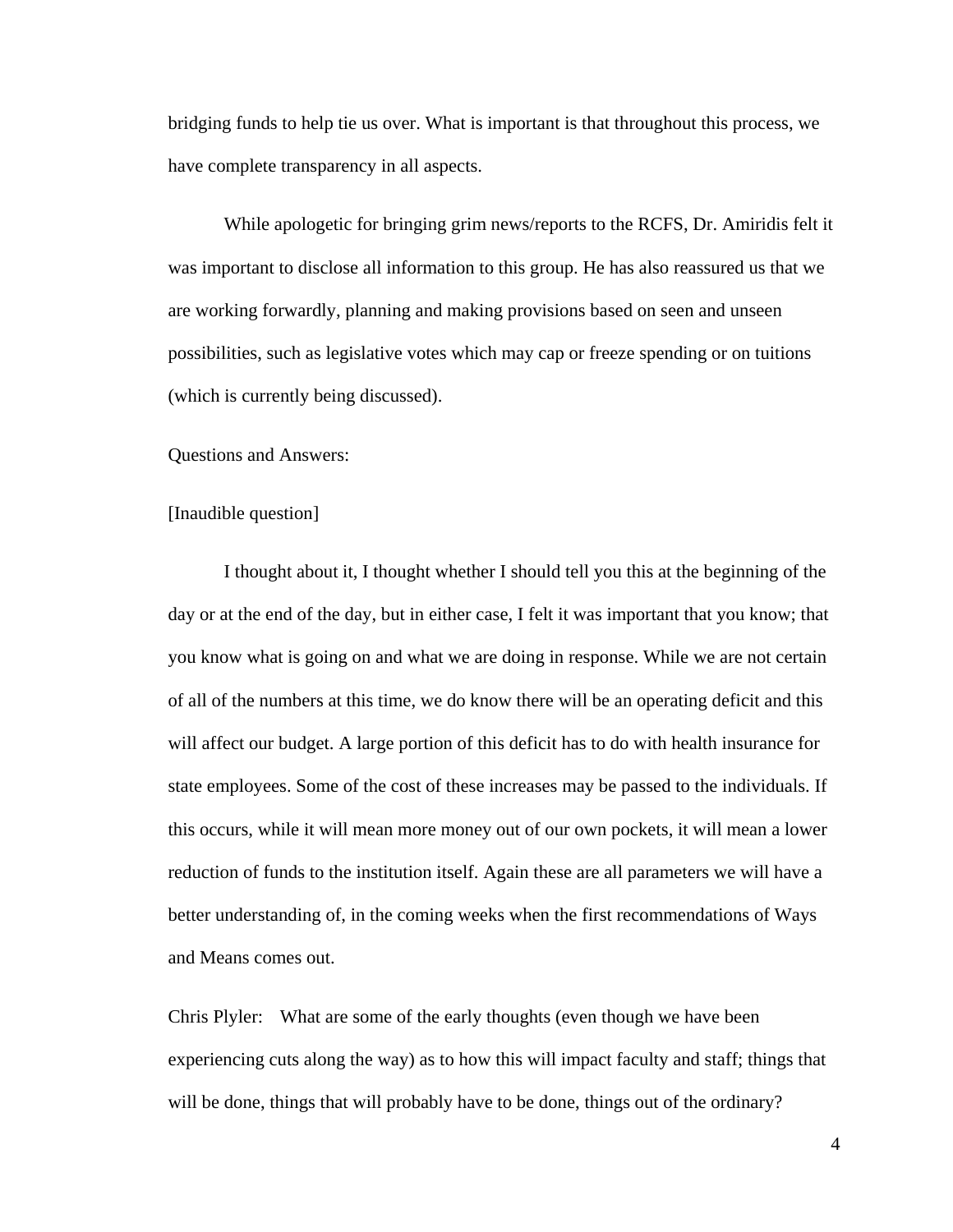It is difficult for me to answer this Chris, without guidance from the Deans; the impact, it may be different at each of the campuses. One discussion we have had here in Columbia, with the Deans, is how will this impact our Junior Professors? We have hired them, they are in their probationary period, trying to get tenure, and they have additional teaching requirements continuously placed onto them because of the situation that we have. Is it possible that we extend the clock for some of these folks? Under such extraordinary circumstances, everything is on the table; I want to hear innovative ideas, good ideas; for example, if it is not the monetary aspect, are there other important things we can do? But I will need local guidance from the deans to figure out how we are going to approach this.

[No name given] Some people are not aware but the General Assembly, for the first time in anyone's memory, has furloughed itself, one week this month, one week next month, one week the month after. There have been serious discussions at the state level that there will be imposed furloughs on all state agencies. Can you tell us anything about that?

We have heard about that discussion, as you know, the President has decided not to furlough; at least Columbia and I think most of the regionals have stayed inside his guidelines. Although, I believe that Aiken had one…Did you have one in Sumter? [Inaudible answer]

The problem with the furlough is it really doesn't save you that much money; but it does save you money and it also communicates the level of [unclear] of the institution. The President decided not to do it for Columbia because it hurts the people who need it

5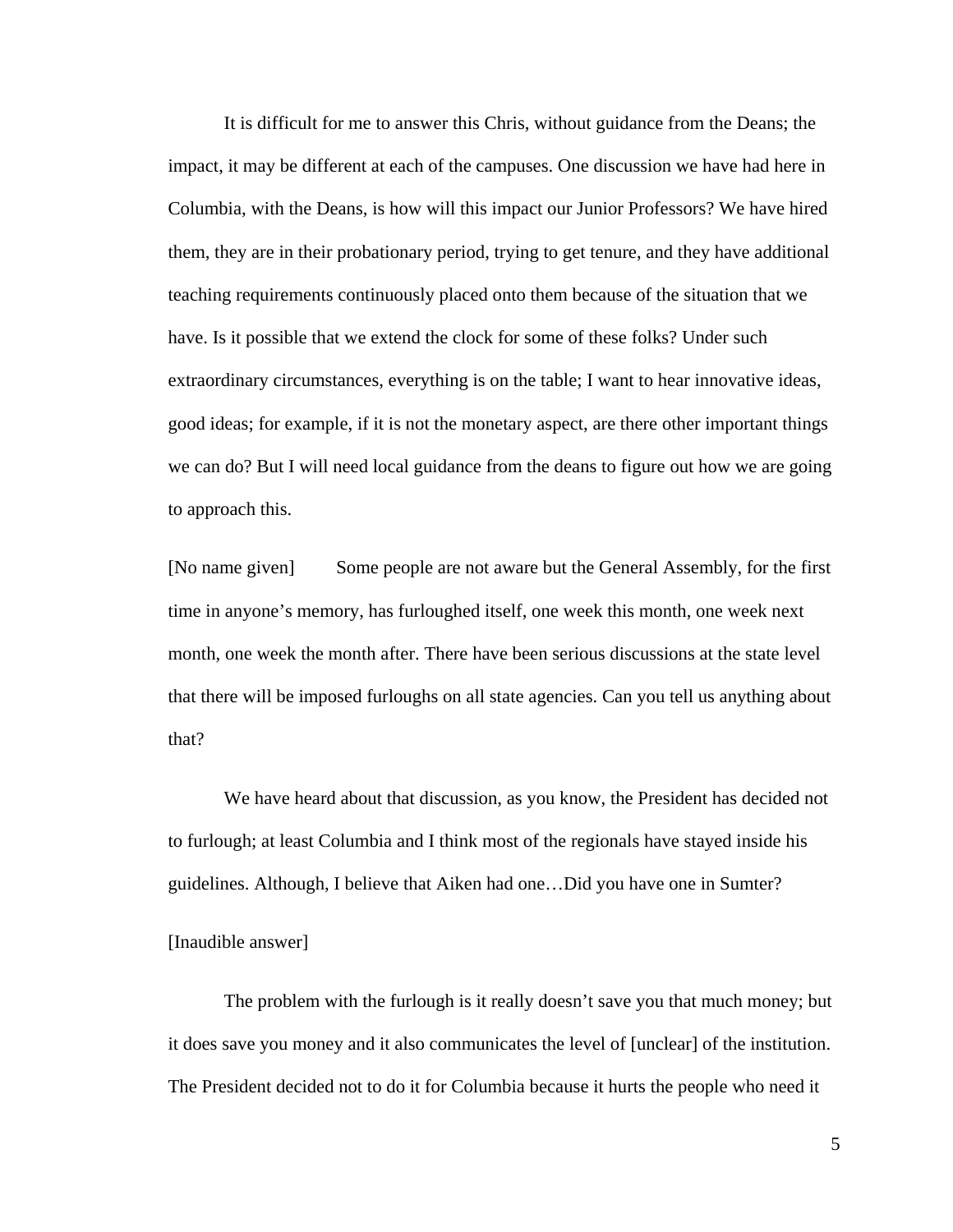the most. It hurts the people who have the [unclear] stuff, who make 20-25K a year, who live paycheck to paycheck, and if you cut them a percentage of their paycheck you really put them in a difficult situation. Of course, again, under these extraordinary circumstances, everything is on the table.

Thank you for your attention and for all you do for the University of South Carolina and more specifically, for all you do for your students.

# **Dr. Mary Hjelm: Introduction of Guest Speakers, Dr. Helen Doerpinghaus, Associate Provost and Dean for Undergraduate Studies, and Dr. Phil Moore, Director of the Office of Institutional Assessment and Compliance.**

Dr. Helen Doerpinghaus:

Dr. Doerpinghaus opened by commenting that the General Education, Carolina Core Committee is her favorite committee. The committee is a large committee in as much as it has representatives from each college on the Columbia Campus along with regional campus representation; recently adding nine more people from the different disciplines, who are known as content consultants. We have also added someone from the Courses and Content Committee to help provide for updated curriculum information and to insure timely implementation of these updates. In providing this update, it is important that we have a brief review starting with encouraging you to go to our website: http://www.sc.edu/generaleducation. Here you will find other important links a lot of useful information including audio recordings of our faculty forums, and information as to who the members are for the regional campuses.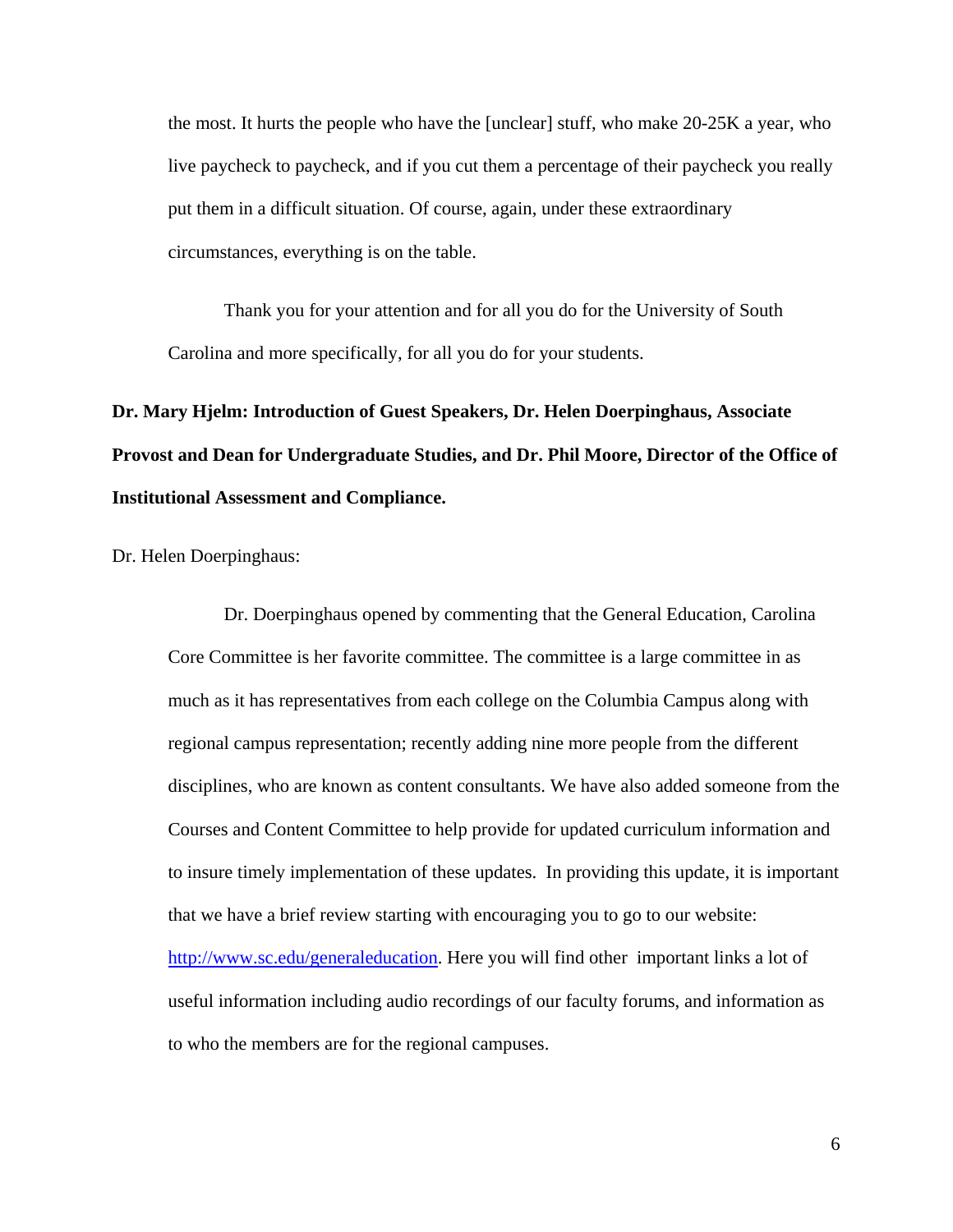The Carolina Core Revision was called for in 2005 by the Provost as the general education requirements had not been reviewed or revised in almost two decades. A task force of over one hundred, including regional representatives, looked at learning outcomes, and turned their findings over the current committee. Last January we had a forum to discuss what the learning outcomes would be and had a couple hundred students and faculty participate. In April we all voted to approve these new learning outcomes. Over the summer we developed an appendix which is posted on our website, and it fleshes out what each one of these learning outcomes mean.

 What are we doing right now? We are talking to faculty members who teach in the general education courses and asking what are the learning outcomes in the class, how can you tell that these are the outcomes and what resources do you use? What are some of the things you do not teach and think should be taught at the foundational level and what things do you teach that could be eliminated? Using these opportunities we are getting input into general education and we are going to use that to recommend distribution requirements. What are distribution requirements? How many hours of communications courses do you need; how many hours of social sciences do you need; how many hours of foreign languages, etc. This is what we are currently in the process of doing and we will have a forum in March to recommend what we think these should be and we need input from the full university. Then we will go to faculty senate to make our recommendations.

We have some guidelines, one of which is not to make the core bigger unless it is a very good reason. The Carolina Core is the true core for college curriculum. Once it is approved, then the colleges will be invited to review and comment. While we have been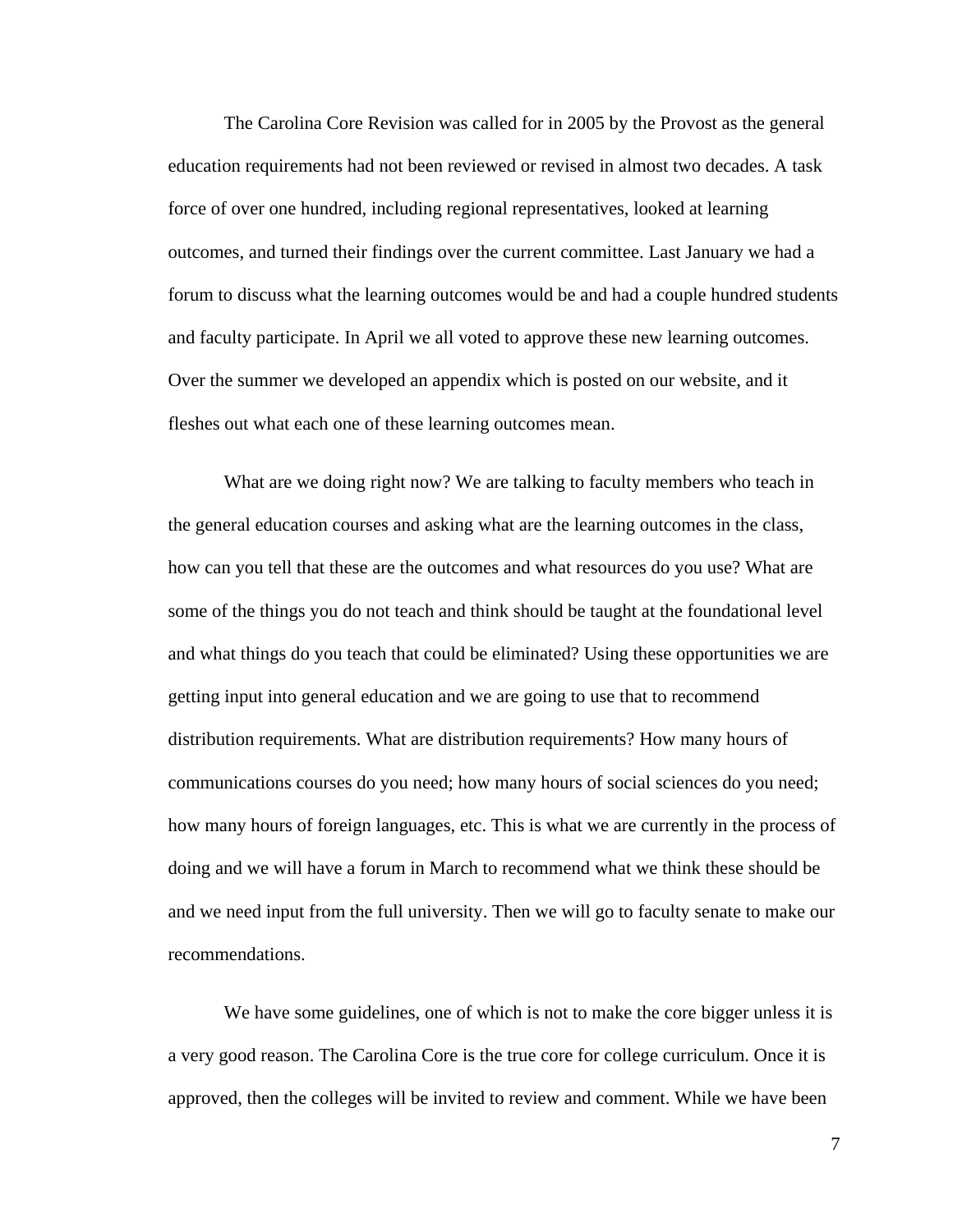at this for four years, the average time is seven to nine years, so we are on track with our current schedule however we have to remain diligent in our efforts as to not fall behind. In the fall we will start developing course development, course approval process and in the fall 2010 we will have a forum getting focused on that.

Question and Answer Period:

[unidentified speaker] It may be too early for this, but have you begun to work on assessments of the learning outcome for the Carolina Core?

While the use of the word assessment is avoided do to the hostility it brings, we have had two sessions looking at different rubrics which help determine how you know the students have learned. While yes it is early, these assessments have to be looked at. This is why we ask, how do you know they have learned?

[Inaudible question]

No, we have not. We are really staying focused on the classrooms right now, until April and then we will go to course development and assessment.

We welcome everyone's comments and input and we have a blackboard site for everyone's use. Thank you for letting me give this update.

**Introduction of Director of the Office of Institutional Assessment and Compliance, Dr. Phil Moore** 

Dr. Moore began by discussing the QEP, Quality Enhancement Plan, the compliance report, and the on-site visits. The QEP is required by SACS and we are investing five years and a lot of money into a project designed to improve student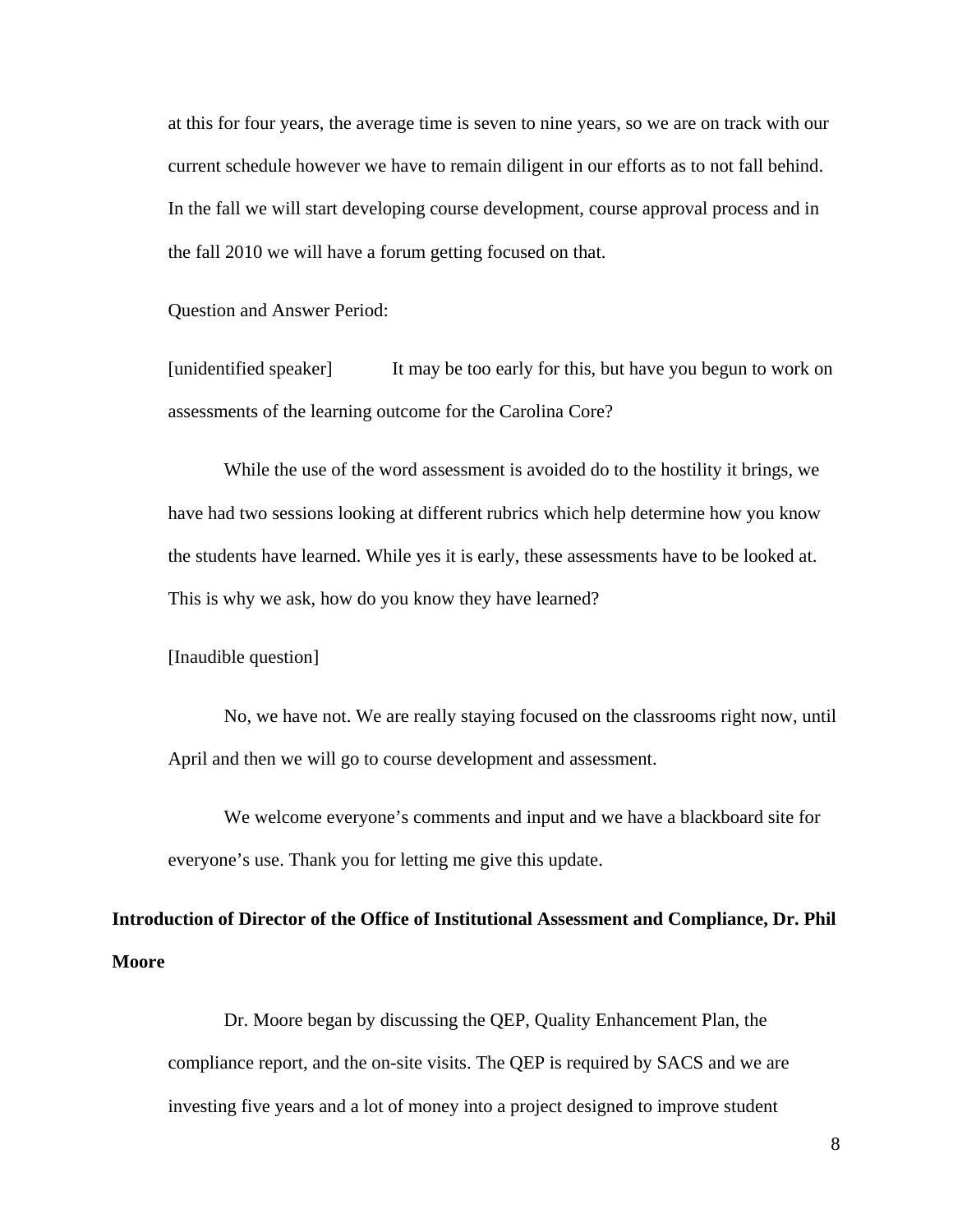learning. SACS wants to make sure we are doing this right so the on-site visits will focus on the QEP. Thus far we have had a call for proposals, and over twenty were submitted. We have a committee of seven people who are to select the top four QEP topics. If you would like to review them go to: http://www.sc.edu/provost.qep and you can read the full proposals there. We are currently developing a committee to flesh those out, developing one 75-100 page document to go to SACS to be reviewed. All of the work will be transparent and will be available for review on that website.

Concerning the compliance report, we used to have over 300 must statements, SACS thought this was way too much so now we have 80 plus standards and core requirements, which pretty much contain all the must statements. It is due Sept.  $1<sup>st</sup>$ , 2010. To prevent confusion as in the past, we will have three types of standards, one where it is just a university system response to it, one where it is the Columbia campus response and then the regional campus respond as a group, like program approval, and finally where each campus responds as their own unique facility as in program assessment. We believe that currently we are in pretty good shape with our current program.

SACS currently places recommendations on two areas, core requirements and standards. If you get a recommendation on a standard, you are ok; you just have to work on it and do more reporting and you are reaffirmed. If you receive a recommendation on a core requirement it is called a sanction and you are not reaffirmed. It is a public sanction and it is fairly embarrassing. So all of the ones that start with a 2 are core requirements and we are working very hard on that and we think we are in good shape. What generally happens is we will turn in this report in September and an off-site committee will review it. They will meet in Atlanta and review three institutions. Here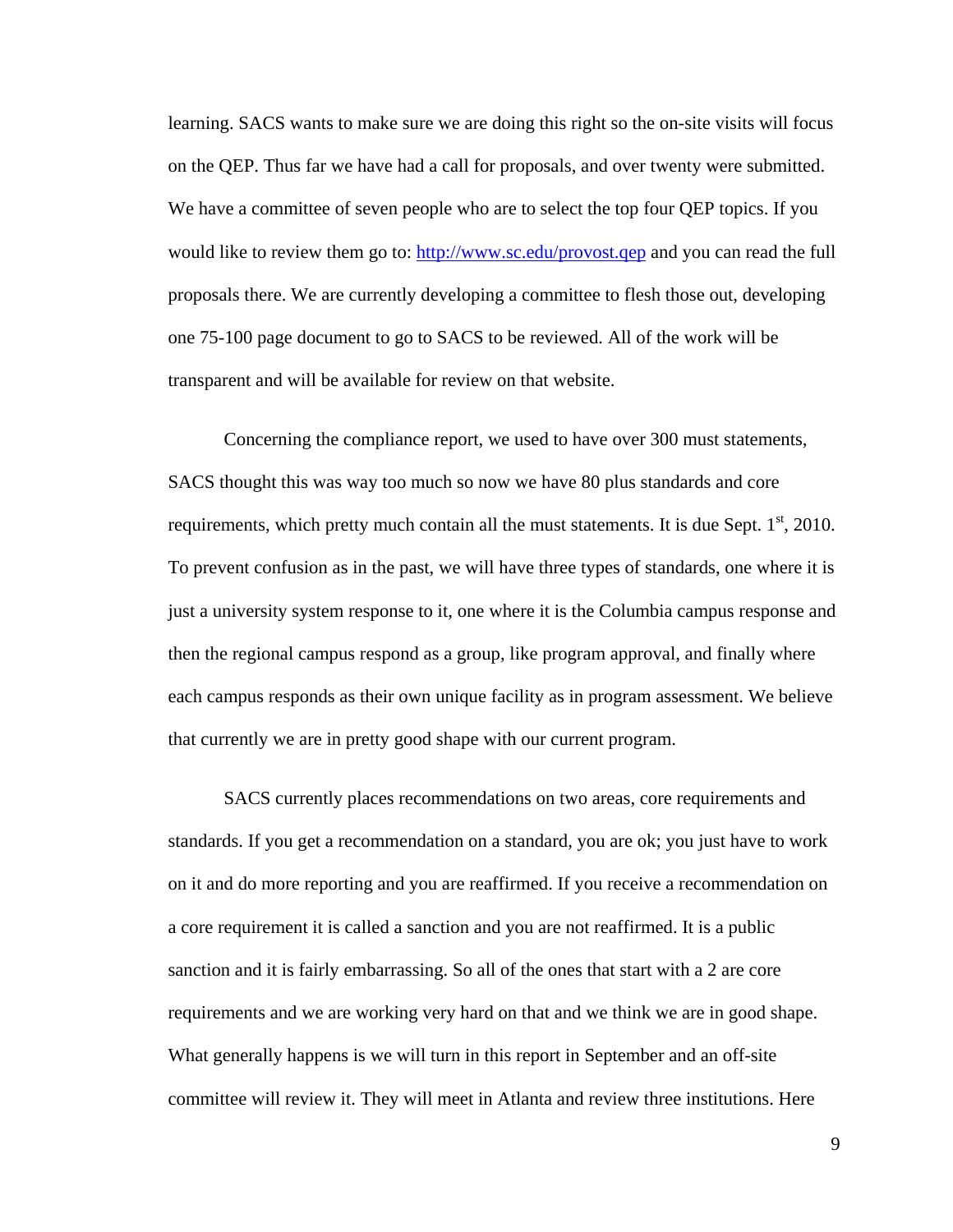they will discuss the report and discuss recommendations. SACS in December will send us those recommendations and we will get to write a focus report as to why we got these recommendations. It is not unusual to get 25 recommendations out of the 80-some standards, which is devastating; it makes for a long focus and a lousy Christmas Season. It is our goal to do the work up front and keep those to a minimum. After the focus report, then we are assigned an on-site committee, and they have tentatively proposed a Chair for this committee and I know this person and we could not have gotten a better person. They show up organized and with the proper mindset. They will send focus specific people to respond to the recommendations and hopefully spend one day responding to that. The other two days are to be spent focusing on the QEP. We will not know when they will be on campus until probably in January 2011. In this coming visit, they will probably be on the regional campuses on March  $28<sup>th</sup>$ , and for a viewing of facilities, rather than talking to people. They will be in Columbia from March  $29^{th}$ -31<sup>st;</sup> but I don't know this for a fact, it is tentative, but as soon as I know, I will let everyone else know. I am somewhat optimistic that we will do well.

Question and Answer period:

None

#### **Adjournment to Committee meetings**

## **Afternoon Session:**

Dr. Hjelm opened with thanking Dr. Plyler's office, Summer especially for all of the amenities which make these meetings so much better. Also thanked was Wes, who records all of the meetings for prosperity or arguments sake.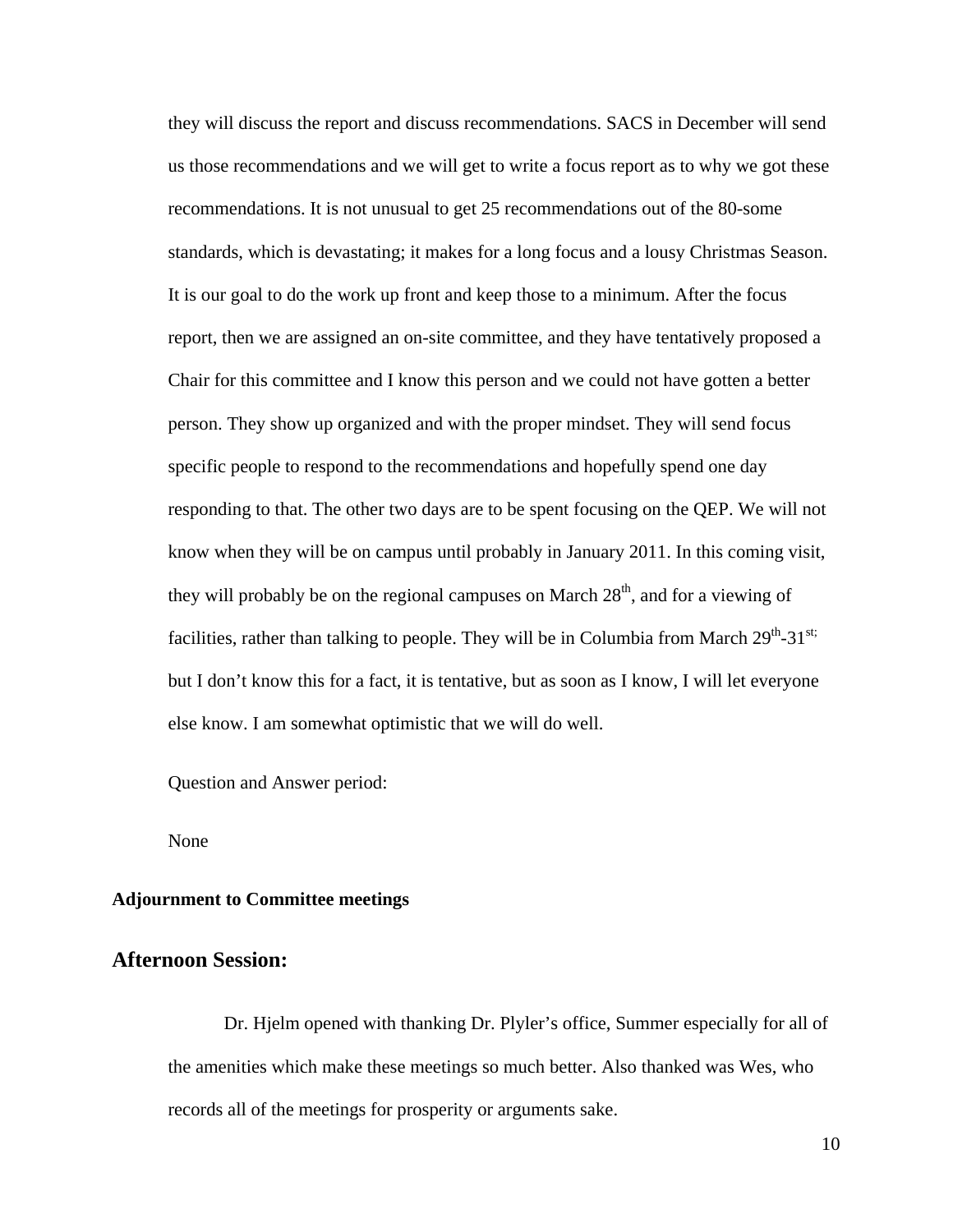The first piece of business is correction and approval of the minutes.

Christine Borycki: I have a correction, under the motion on R and R, I would like to eliminate the last sentence, (inaudible) and the material it refers to should be added to document.

Dr. Hjelm: OK, Yes

Mary Ellen Bellanca: On the Systems Affairs report, I have already spoken to Sarah about it, some alternative terminology, just to be consistent with the template of summary of how we doing teaching evaluations.

Dr. Hjelm: Minutes accepted with changes

Due to the threat of inclement weather, the Deans and Provost have submitted electronic reports and will forgo the normal oral reports (Section III of the agenda, Reports from University Officers). If you are following your agendas (we will go out of order here), all of the chairs of special committees have also submitted electronic reports and will forgo the oral reports, so we can dispense with part six of the agenda (Section VI of the agenda, Reports of Special Committees). We do need to have reports from Standing Committees, beginning with Rights and Responsibilities.

## **Report of the Vice Provost for System Affairs and Executive Dean for Extended University, Chris Plyler:**

**Budget/Legislative:** Echoing the Provost's remarks earlier today, the State continues to face roughly a \$575 million deficit signaling the possibility of a  $4 - 4.5\%$ mid-year budget reduction from all State agencies and a projected 15% reduction going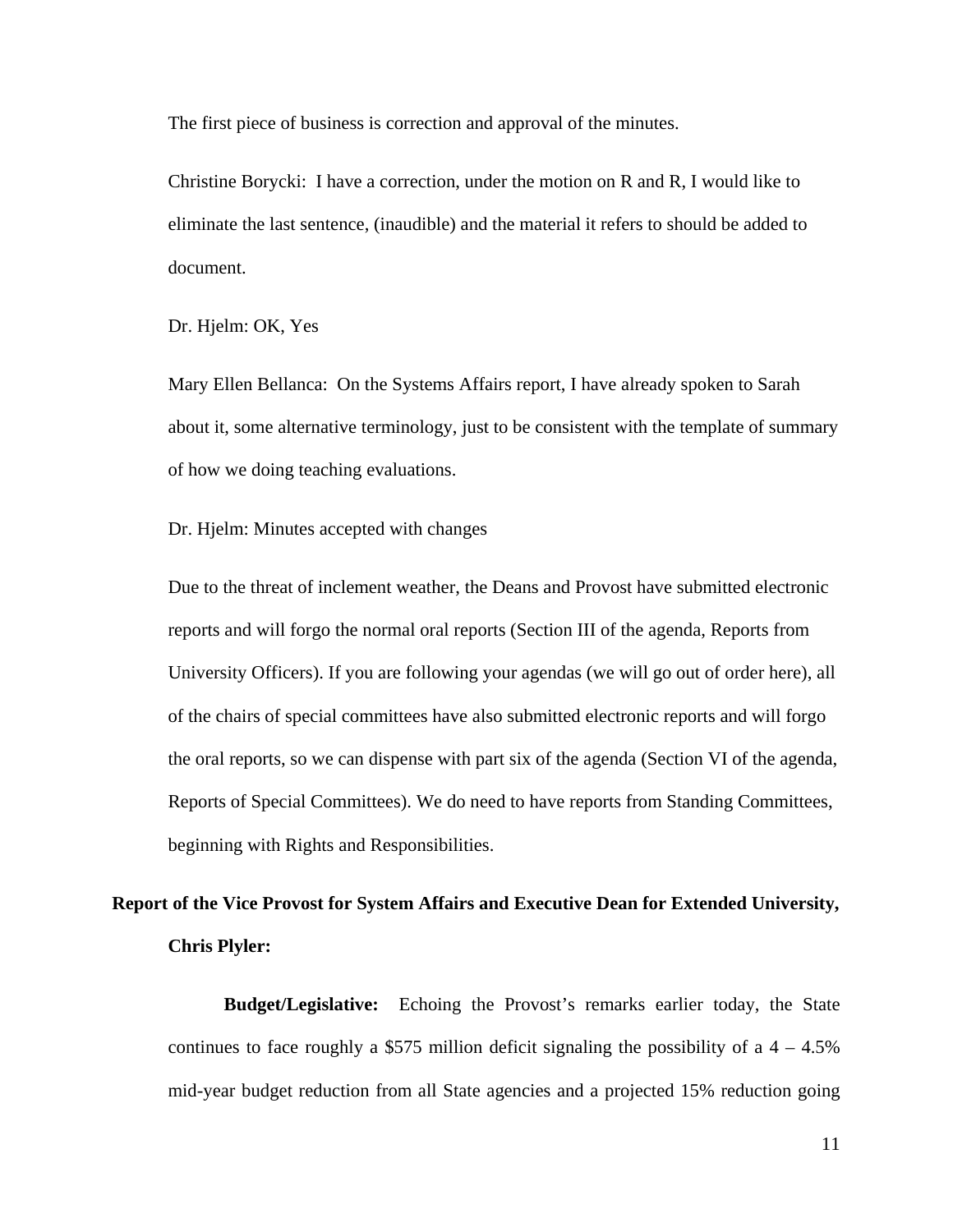into fiscal year 2011. To date, the USC System has been cut \$78 million. The cuts will have to be managed by growing the enrollments; increasing tuition, and reducing budgets.

It is early in the Legislative session with potential bills focused on regulatory issues, elimination of the CHE, limited terms for members of Boards of Trustees, tuition caps, no bond bill in the forecast.

March 24 is Carolina Day at the Statehouse; work with your campus deans to encourage participation.

**SACS** preparations are heavily underway, and I am working daily with the Provost's office to integrate the regional campus perspective into University responses to most standards.

The **USC System Organization and Efficiency Committee** recently met with representatives for the Association of American Governing Boards to discuss impediments and possible solutions to organization and efficiency.

The Bachelor of Arts in Liberal Studies and Organizational Leadership are in queue for delivery in Greenville through the **University Center at Greenville**. Start-up could be possible by fall 2010 assuming all goes well in our preparations. I will have much more to report to you on this in the April meeting of the Senate.

The provost is in the midst of visiting all regional campuses and Extended University. His remaining visits include: Extended University, March 2; Sumter, March 25, 2010; Lancaster, April 6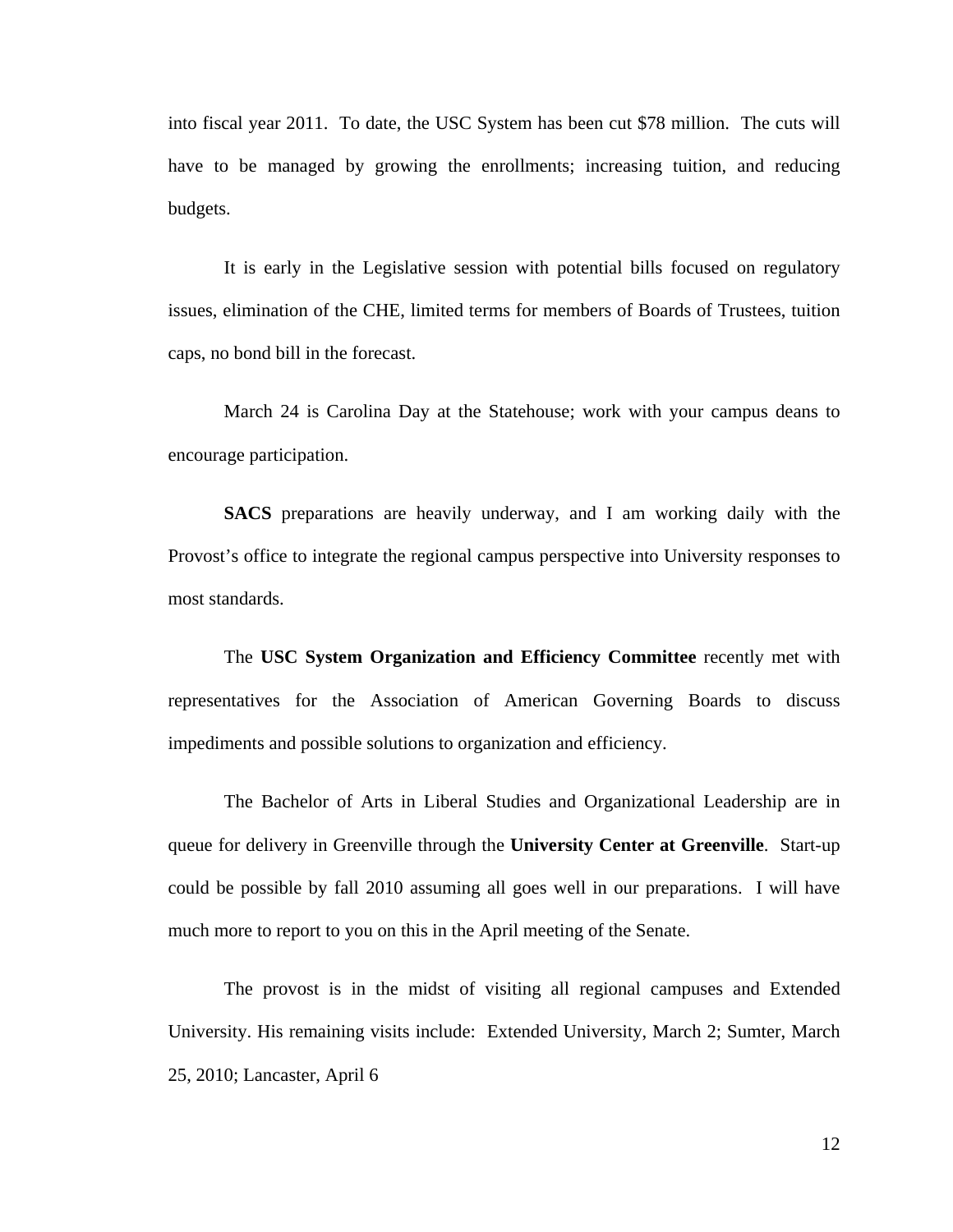Congratulations to Dr. Janet Hudson, who was recently awarded the 2009 George C. Rogers Award, presented annually by the SC Historical Society to the author of the best book of South Carolina published during the preceding calendar year. Janet's work, *Entangled by White Supremacy,* was picked as a finalist by the editorial board of the *SC Historical Magazine* and chosen as the winner by an independent panel of judges.

#### **Report of the Dean of USC Lancaster, John Catalano**

**Students**: Spring 2010 enrollment will be up by approximately 10% over Spring 2009. USCL is sponsoring a low country archeological dig and an international study experience in China this May. The new USCL softball coach will be named next week and we will begin NJCAA Division play in 2010-11. The USCL golf team is ranked  $12<sup>th</sup>$  in the country.

**Faculty**: Even with retirements, the full time faculty census now exceeds 60. The budget has prevented us from hiring as many faculty as needed, but we are currently doing tenure track searches in political science and English and an instructor search in art. These new faculty will begin in August.

**Facilities**: Repainting and carpeting Bradley has begun and will continue during Spring Break. This work will be done at no cost to USCL. We also hope to finish the Hubbard interior project this year. Approximately \$450,000 of deferred maintenance funds is reserved to complete old floor unit removal, more asbestos remediation, painting and carpeting. The new picnic shelter at the GH&W Center should be completed soon. New gateway signage and partial fencing at the main entrance will be completed in the near future and has been primarily funded by grants from the City of Lancaster.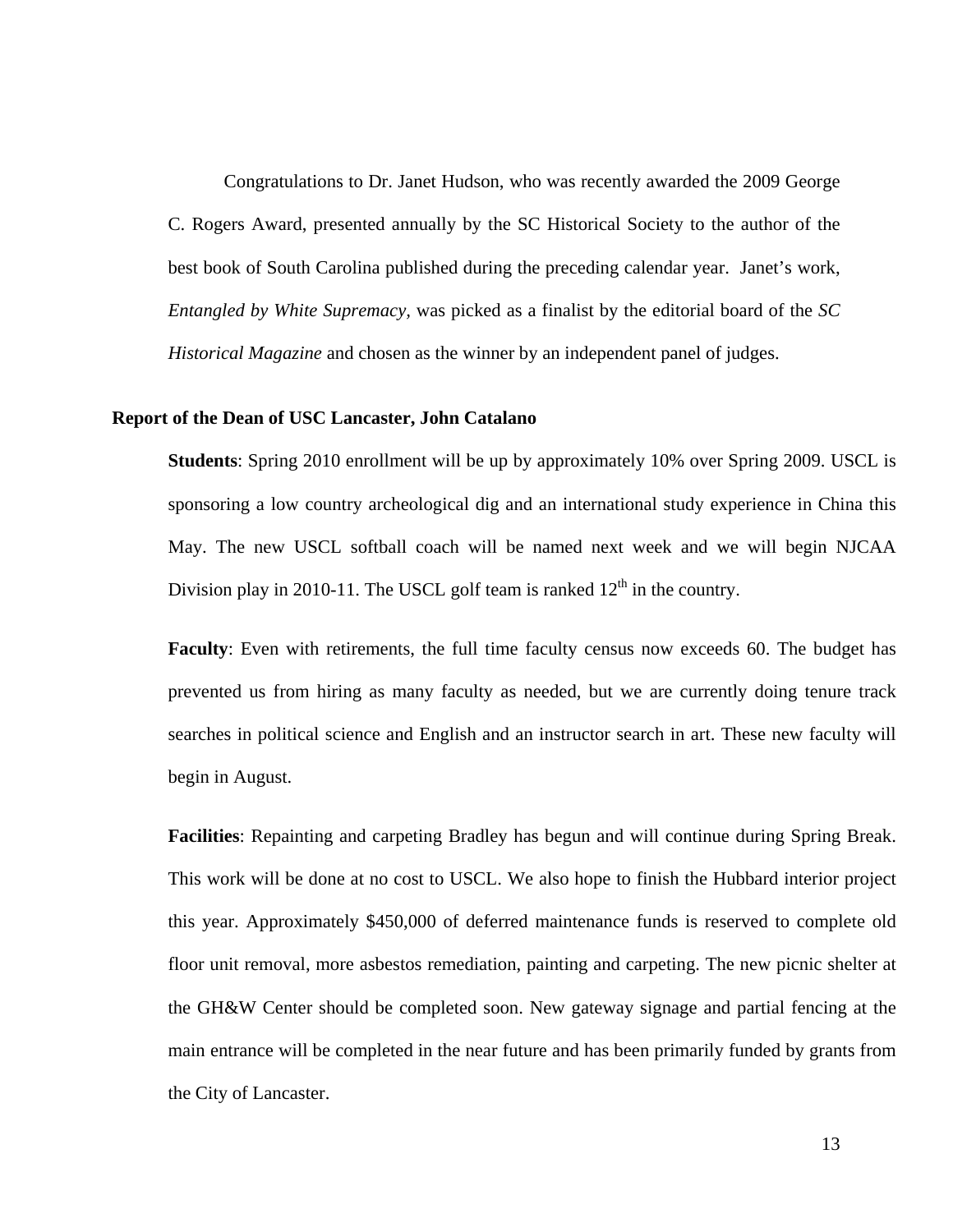**Planning:** We are in the implementation stage of the long range strategic plan and the facilities master plan. We are working on a detailed landscaping plan that includes digital topographical maps of the entire campus. Fundraising for the new classroom building is now up to approximately \$2,000,000. We hope to build within two years. The Educational Foundation of USCL is still working on a plan that allows them to build and manage housing on Foundation land (contiguous to campus), but that may be delayed until Fall 2011.

**Safety & Security:** We are becoming a safer campus. Ongoing implementation of a security and safety study by Graham Consulting is part of an effort to upgrade overall campus safety and emergency response. New additions included a director of campus safety (Dr. John Rutledge), classroom interior thumb deadbolts, upgraded notification systems, and uniformed officers during peak hours. We now have an officially sanctioned USCL police department.

Financial: We have already experienced our first two budget cuts of the year (approximately \$146,000 or 7%). We have been told to plan for up to a 15% cut (or over \$300,000). We are currently operating at 39% of the SCCHE mission resource requirement (MRR) formula. That figure includes the federal stimulus money. USC Sumter, by comparison is operating at 72% MRR. If USC Sumter were funded at 39% MRR (as USCL is), an additional \$1,676,243 would have to be cut from the 2009-10 USC Sumter budget. If USCL were funded at the USC Sumter rate of 72%, USCL would then receive an additional \$1,944,371 in the current 2009-2010 appropriation.

**Community:** The campus continues to be the center of community life for the Lancaster area. The Performing Arts Series has gone well this year and Cherryholmes was a big hit last month.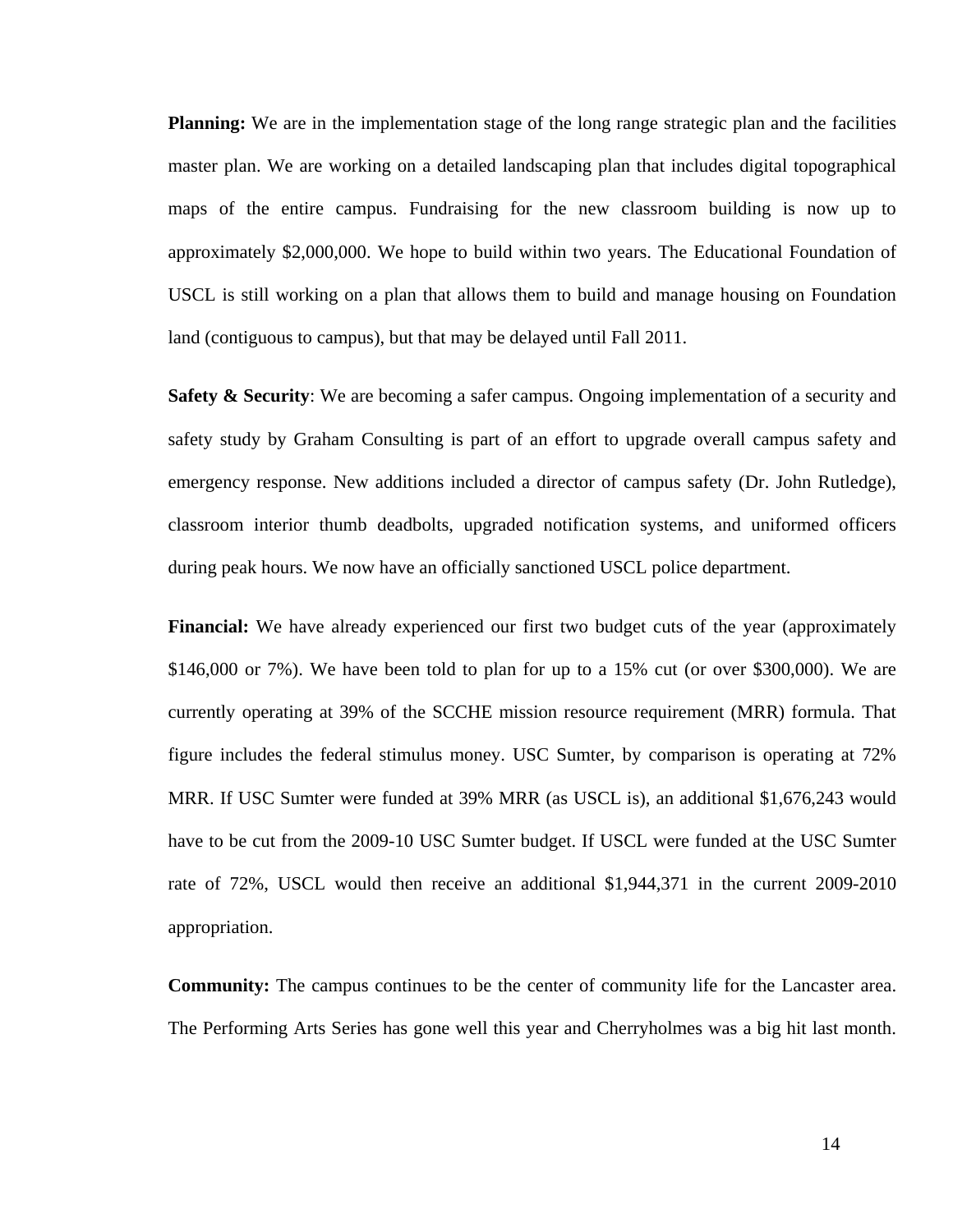The Glenn Miller Orchestra, The Manhattans, and the Tams will finish up this year's series. We anticipate over 300 outside events on campus this year alone.

We look forward to the RCFS visit to USCL in April this year.

#### **Report of the Dean of USC Salkehatchie, Ann Carmichael**

Preliminary spring enrollment figures indicate an increase of 10.84% in headcount and 17.41% increase in FTE over last spring.

Faculty searches and interviews are being conducted for replacement positions in English, math, and history.

Congratulations to Roberto Refinetti for being promoted from Deputy Editor to Editor-in-Chief of the journal *Sexuality & Culture*.

The Salkehatchie Healthy Communities Collaborative programs received \$17,700 in awards from The Winthrop Family Fund for health-related programs benefitting the community.

USC Salkehatchie adjunct biology instructor, Dr. Travis Folk, was featured on "Walter Edgar's Journal" on South Carolina public radio on Friday, January 29. He talked about railroads, the ACE Basin, and Green Pond.

Soccer ended the regular season for men and women with both teams finishing 3rd in the region. Thirteen of our players were named to the All-Region team.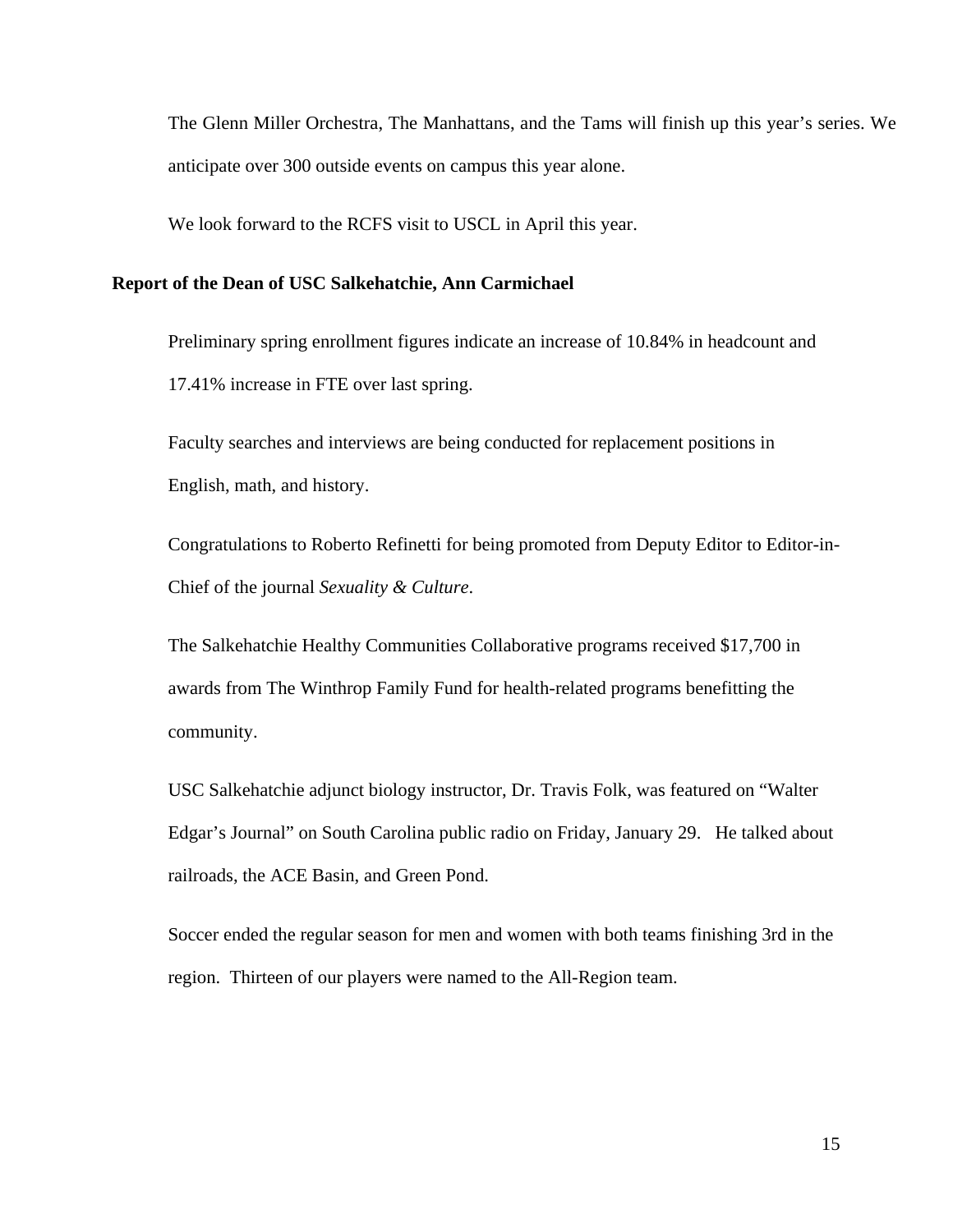Commencement is scheduled for Monday, May 3<sup>rd</sup>, at 7:00 p.m. Mr. Edward Sellers, CEO of BlueCross BlueShield of South Carolina, is the commencement speaker.

The new USC Salk promotional video is out and being distributed to area schools and select perspective students. This DVD will also be available for viewing on our web site.

#### **Report of the Dean of USC Sumter, Les Carpenter**

Since my last report to the Regional Campuses Faculty Senate on November 19, 2009, the economic news from the South Carolina General Assembly and State Budget and Control Board has gotten even worse, and there have been a number of notable events and activities at USC Sumter.

**Budget**: To quote from my 11/19/09 report to you, "As all of you already know, all public agencies, and especially the colleges and universities in South Carolina have experienced unprecedented severe cuts to our State Appropriations – cuts that nobody currently in service in these agencies has ever seen before, and the worst cuts in the history of the Sumter Campus." As I indicated in that report, USC Sumter escrowed some 15% of our FY 10 budget for known and expected cuts to our State Appropriation. At present, we have been advised to expect yet another cut in spring of 2010 of approximately 5%, which will bring the cuts for this FY up to 14%. However, the *really* bad news is that we've been advised to prepare for additional cuts to our State Appropriation in FY 11 of between 12.5% and 15%, on top of all the other cuts we've experienced in FY 09 and FY 10. USC Sumter already has begun the process of determining how we would accommodate additional cuts of 15% in FY 11.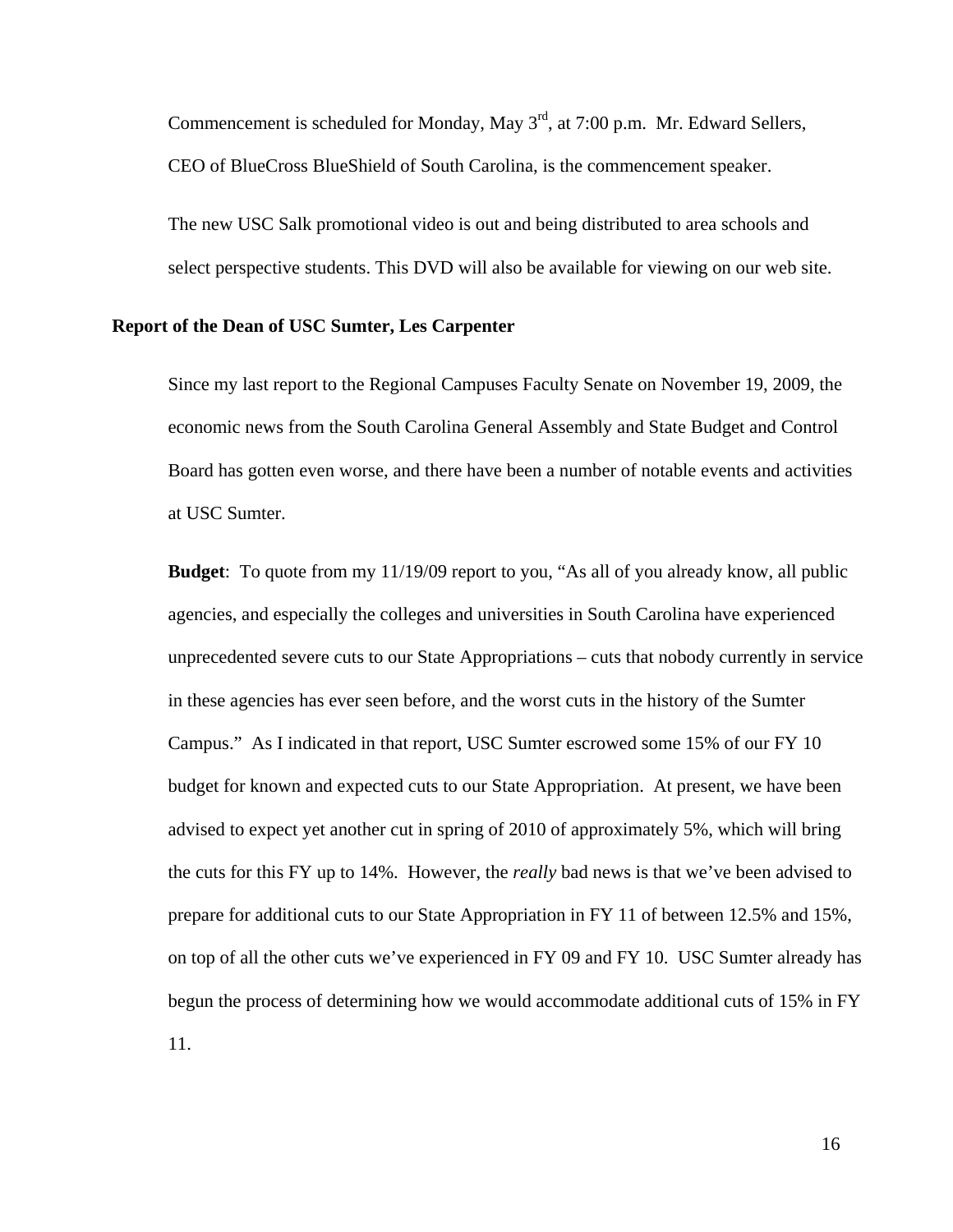**Human Resources**: Per the President's guidance, USC Sumter's Dean made a strategic decision to protect USC Sumter's primary mission – undergraduate instruction – by *not* laying off or otherwise terminating any faculty. The 30 positions laid off or frozen in December 2008 were all non-instructional staff positions. In November 2009, using Federal Stimulus Funds, USC Sumter began filling these 30 vacancies with temporary employees, a process that is now complete. As you already know, the General Assembly did not provide a pay raise for faculty or staff for the current FY. In light of the extremely bad budget news for FY 11 mentioned above, it is likely that the 2010 General Assembly will not provide a pay raise for faculty or staff for a second consecutive year. Two tenure-track faculty positions will be vacated at the end of the 2010 Spring Semester. Professor of English Ellen Arl has announced her retirement, and Assistant Professor of Biology Jeff Steinmetz has announced his resignation. Formal national searches to fill both vacancies have already begun. Since the inception of the TERI program, 31 USC Sumter employees have opted into the program. Of those 31, 26 have already retired, two are scheduled to retire in FY 12, and three in FY 14.

**Federal Stimulus Funds**: As mentioned above, USC Sumter received \$575,463 in Federal Stimulus Funds for the Federal FY 10 (10/1/09-9/30/10), and anticipates receiving the same amount for Federal FY 11. The plan for USC Sumter that was approved by President Pastides was to use some of these funds to fill the 30 vacant staff positions at USC Sumter with temporary employees. The funds cannot be used to hire permanent slotted employees, and if sufficient permanent state appropriations have not been restored by 9/30/11, these positions well be vacated, again, as necessary. The remainder of the stimulus funds are being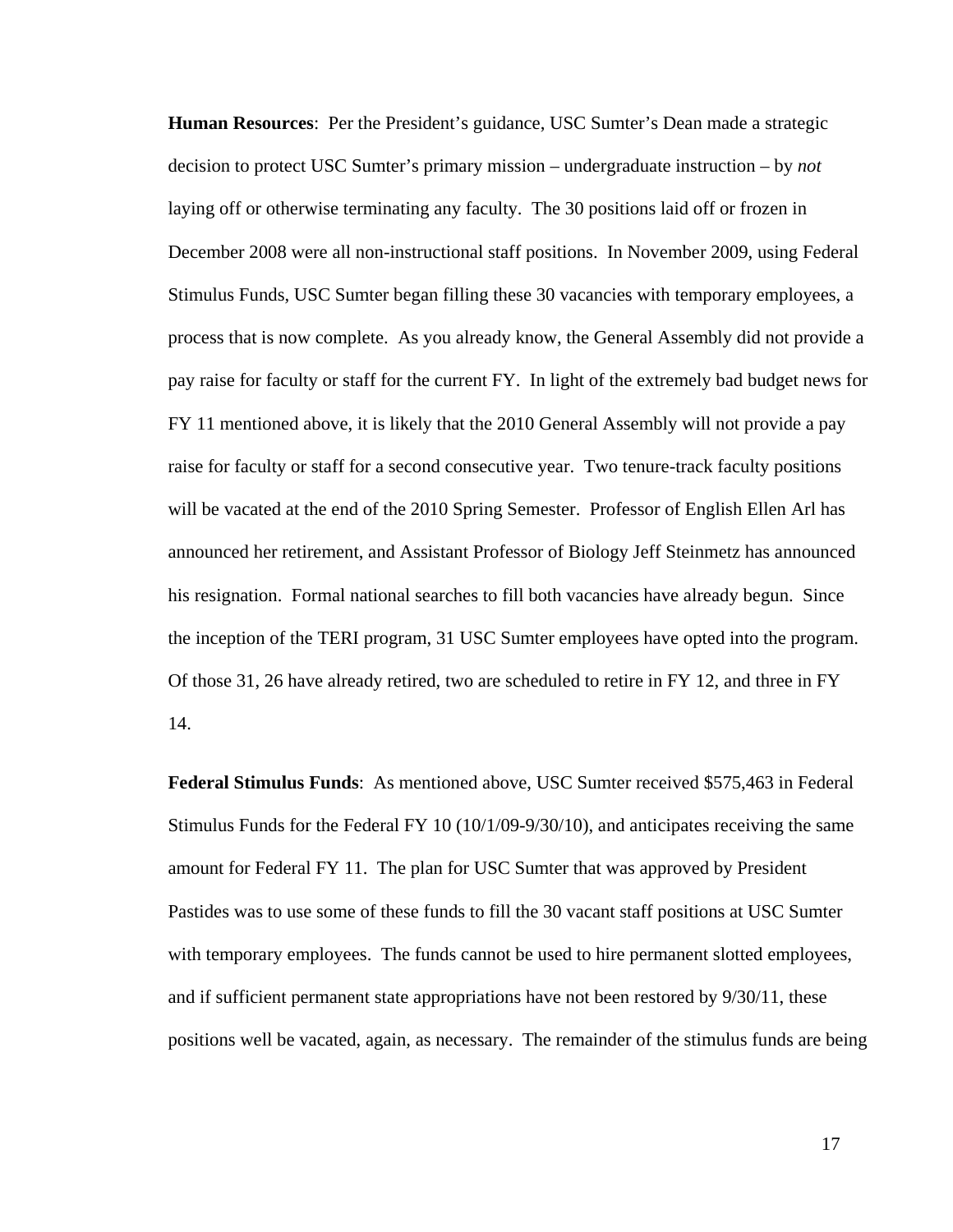used to enhance campus-wide safety, security, and handicap accessibility efforts, as well as other one-time expenditures that are relatively high on a campus project priority list.

**Student Enrollments**: Preliminary official enrollment figures for the 2010 Spring Semester indicate a 4.17% headcount enrollment increase compared to last year, and a 7.43% FTE enrollment increase compared to last year. These modest headcount and FTE enrollment increases support USC Sumter's efforts to continue to grow our enrollment over the next several years.

**Student Activities**: Fire Ants teams in men's Baseball and women's Softball have begun their spring seasons, and both teams eagerly anticipate the friendly but spirited rivalries with teams from other USC Regional Campuses. The planned addition of a third intercollegiate sport for men and women in FY 10 was delayed due to the budget cuts, but serious consideration is being given to adding those teams for FY 11.

**Faculty Workload Adjustments**: Following the adoption of a Faculty Workload Adjustment Plan for USC Sumter, the 2008 Fall Semester marked the implementation of the first phase of this Plan for all junior tenure-track faculty, as well as selected senior tenured faculty identified as "productive scholars." The second phase of adjusted teaching loads for these two groups of faculty was originally scheduled to be implemented during the current 2009-10 academic year, but instead has been delayed for at least one year due to budget cuts. In light of the extremely bad budget news for FY 11 mentioned above, it is likely that the second phase of this important efforts will be delayed yet a second year.

**Professional Travel**: At USC Sumter, during the current FY, another strategic decision was to protect professional travel funds as "mission critical" for faculty who are either presenting papers, serving on panels, or whose presence is expected as an elected officer in the

18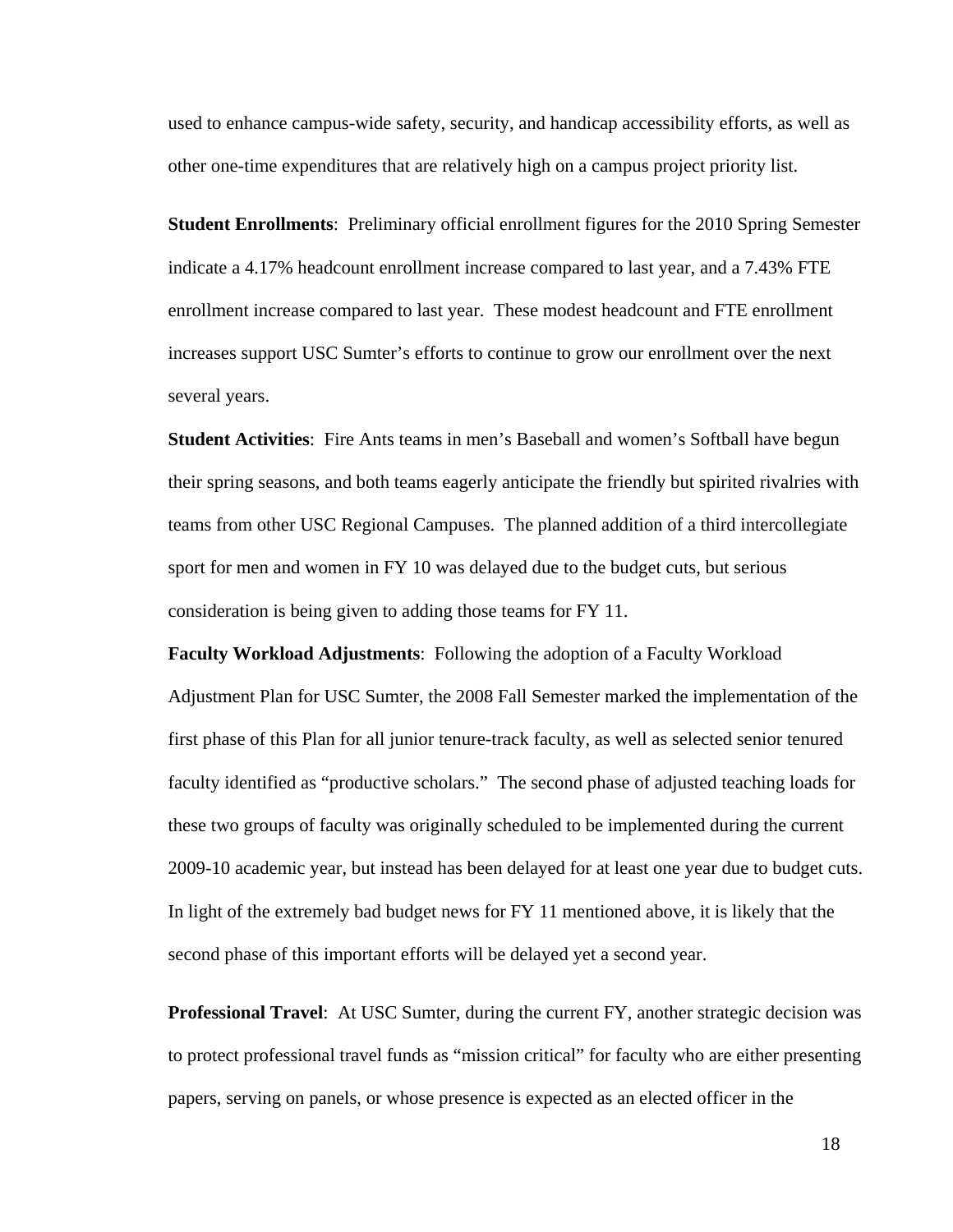professional association. All other professional faculty travel must be approved on a caseby-case basis against the "mission critical" standard. In light of the extremely bad budget news for FY 11 mentioned above, this strategic decision necessarily will be examined very carefully.

**Capital Improvements:** A new Instructional Laboratories Building continues to be the top priority for new buildings for USC Sumter, and currently is ranked #14 on the state-wide list of capital projects for higher education. 2010 will be the tenth year since the General Assembly passed the last capital construction bond bill – the longest span without a capital bond bill in anyone's memory. In light of the extremely bad budget news for FY 11 mentioned above, it is unlikely that a capital construction bond bill will be passed during the 2010 Session of the General Assembly.

#### **Report of the Dean of USC Union, Hugh Rowland**

**Enrollment:** Head Count – 468, a 17% increase from last spring

F.T.E. – 314, a 21% increase from last spring

**New Faculty –** Lab instructor position in process of hiring; two (hopefully) new faculty will be hired by fall, with disciplines to be determined.

**State Budget –** We have been able thus far to absorb state budget cuts, and anticipate being able to absorb cuts for this year. Anticipated cuts for next year will be factored into our budget

**Robotics/High Technology/QuickJobs Development Center – Center is now open.** Center will be a partnership of USC Union, Spartanburg Community College, the County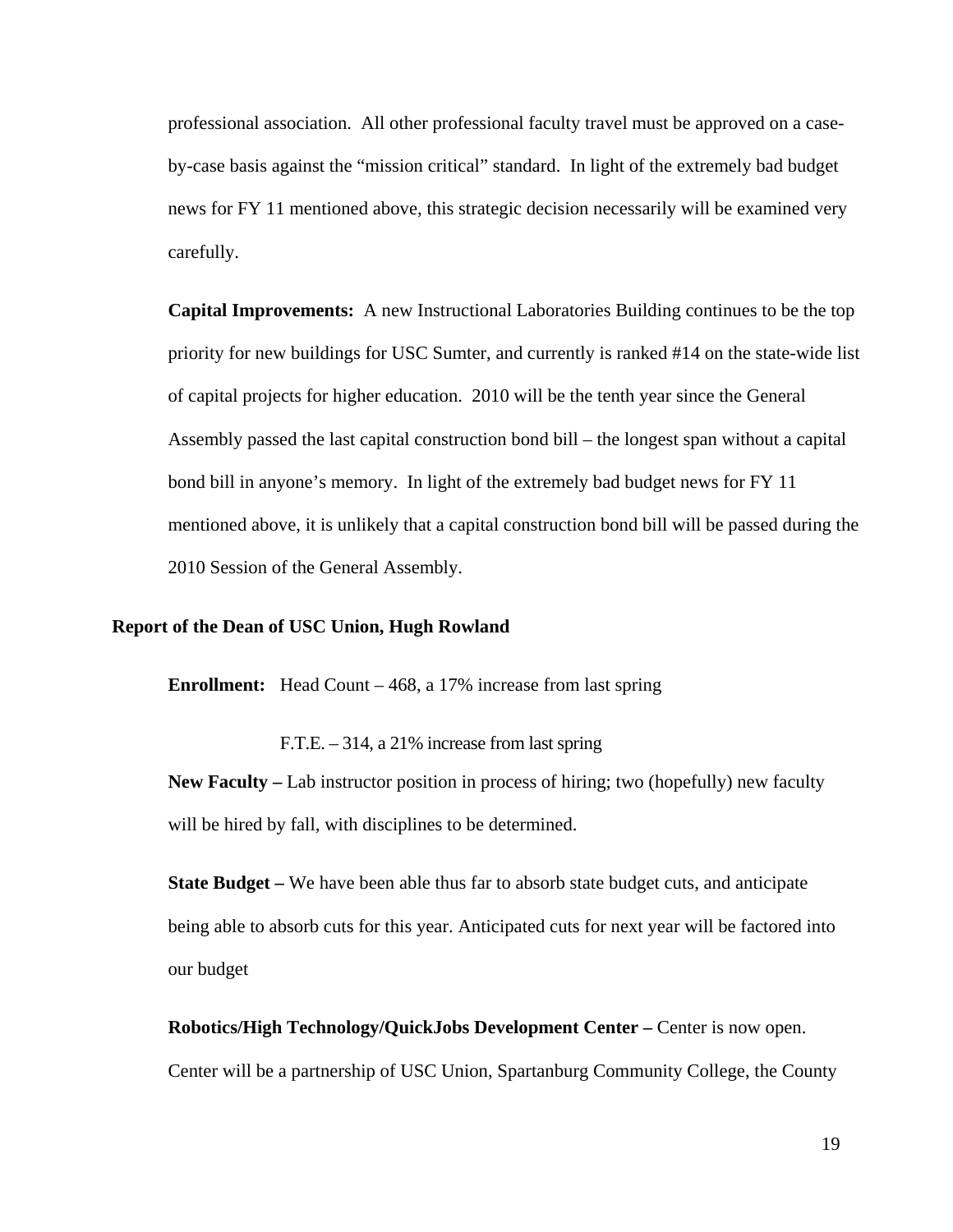of Union, and the City of Union. Based on the source of the grants that were used to fund the construction, the rear of the building will be devoted to Spartanburg Community College jobs training only. The front of the building will be devoted to USC Union and Spartanburg Community College academic credit courses, reception, administration, and some classroom parts of training.

USC Union is currently offering 3 daytime classes at center.

**Focus Groups for USC Union Master Plan –** Rescheduled for Wednesday, March 17. The focus group sessions with the Boudreaux Group will be integrated into the campus Master Plan.

**Infrastructure Improvements –** Improvement in our infrastructure, particularly relating to computer systems and phone systems, have been undertaken using Federal stimulus funds. Several new projects, including the installation of new smart classrooms, are on pace for completion by this fall.

## **Report of the Assistant Vice Provost for Extended University, Sally Boyd**

Our unit has completed searches for an assistant professor in Speech and an assistant professor in English and Women's and Gender Studies. Both are replacements for retirements.

The Provost will visit our unit on March 26.

Palmetto Programs' growth continues. Currently 202 students are enrolled (175 in BLS and 27 in BOL). To date 38 students have graduated with the BLS, 21 from Lancaster, 12 from Sumter, and 5 from Salkehatchie.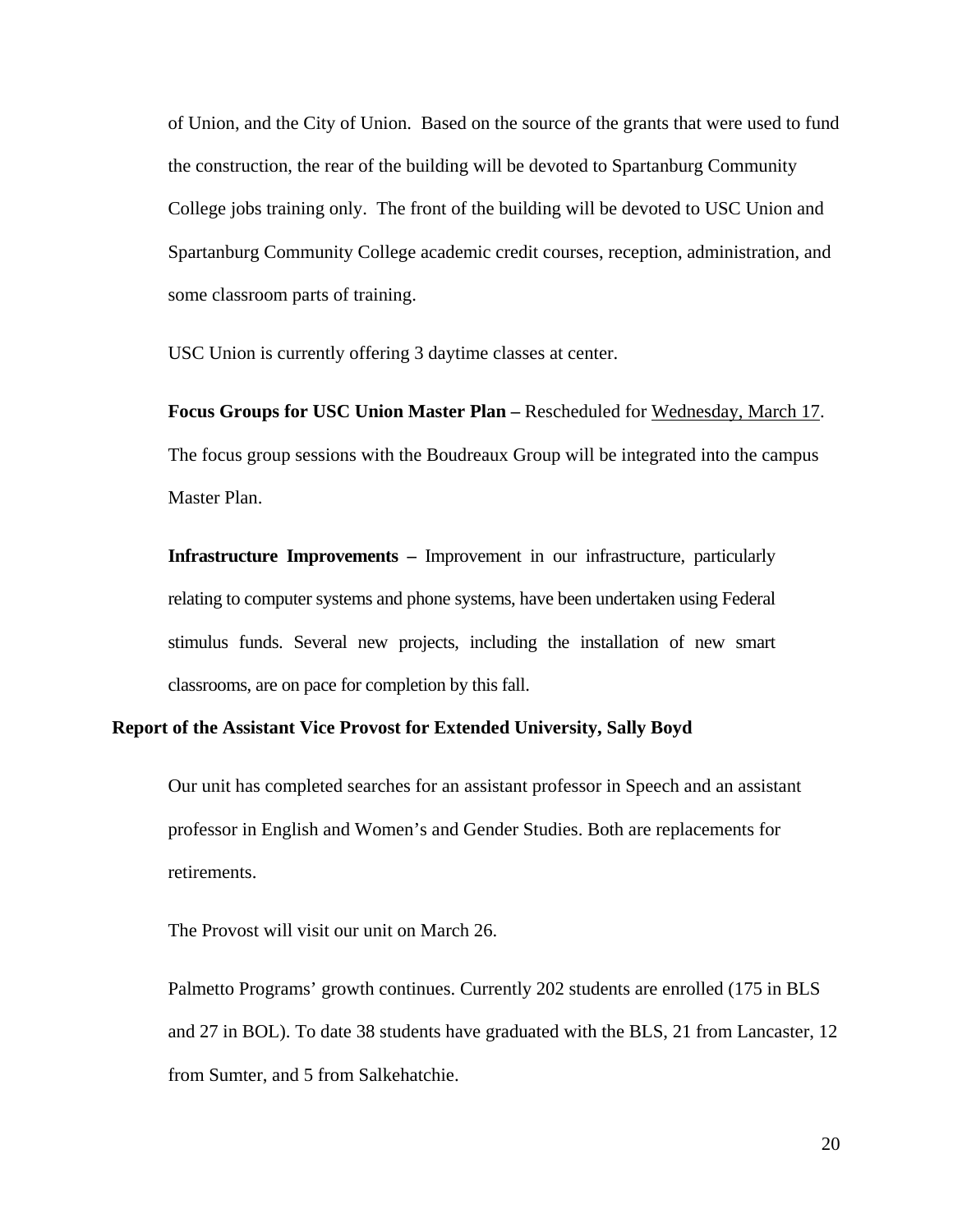I am in conversation with Loren Knapp, Associate Dean for Arts and Sciences, and Shane Thye, Interim Chair of Sociology, about extending Columbia's baccalaureate degree in Sociology to the four regional campuses.

#### **Reports of Standing Committees**

#### **Rights and Responsibilities Chairperson Chris Borycki**

First, we are continuing to look at and research the issue of "librarian, staff or faculty?" Next, due to communication and procedural issues, we will postpone a vote on the scholarship issue, which was deemed substantive last time. All of the information which we need to get out to you will be done so by next week; come hell or high water, I will deliver hand written copies and we will vote on it next time. Number three; we have been given a new charge: Nursing; A clinical tenure track? We are going to be looking into the possibility of a new tenure track for clinical faculty which would include Nursing and Psychology. Number four, we have a motion that, "The Rights and Responsibilities Committee move to accept the changes to our Regional Campus Faculty Manual as presented by the ad hoc manual revisions committee". This will be presented to you under new business.

Questions and Answers Period

No questions

#### **Welfare Committee, acting chair Pearl Fernandez**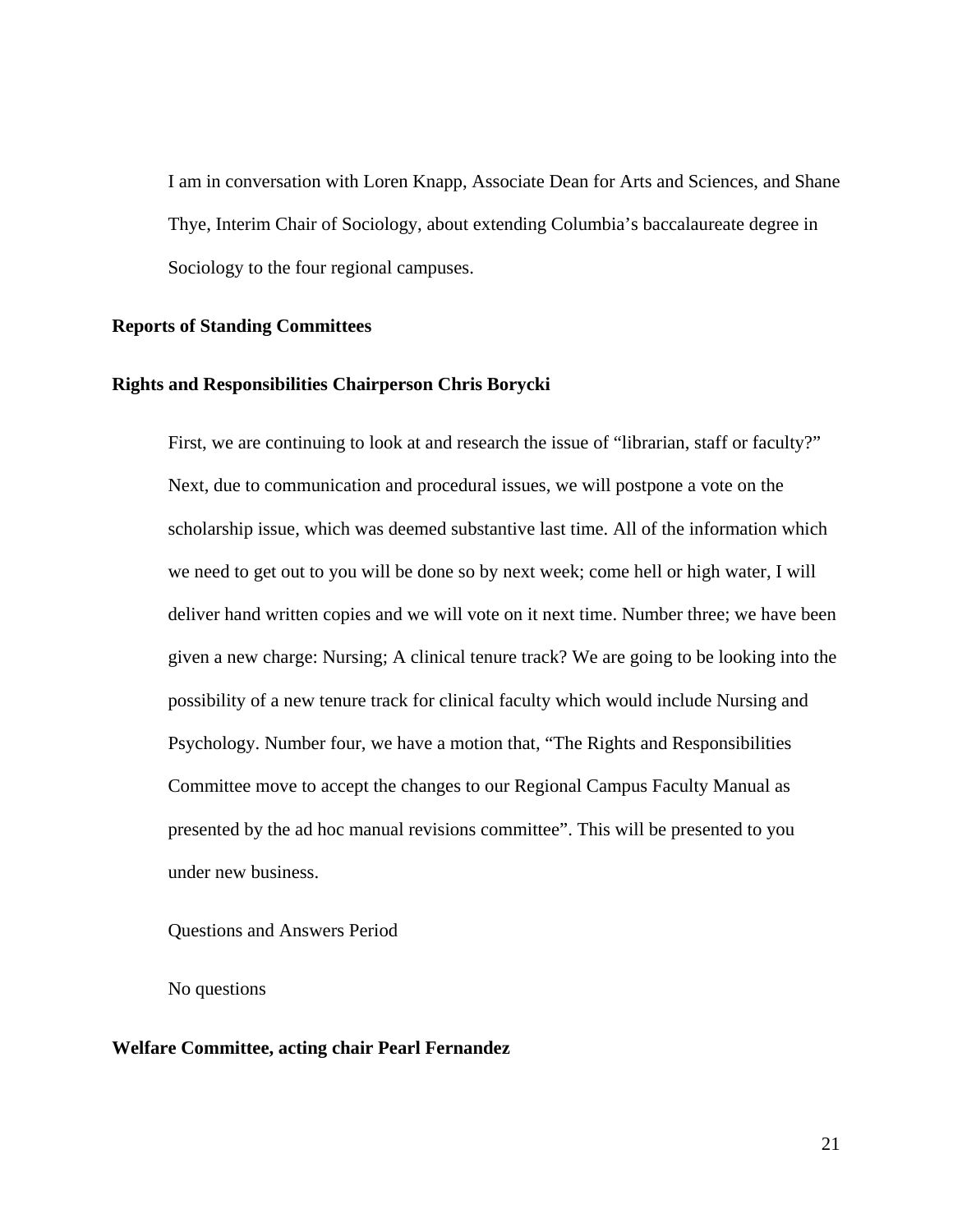The Faculty Welfare Committee meet and worked on the teaching award and a decision was made. The name will be given to Dr. Chris Plyler and will be announced at the next Regional Campus Faculty Senate Meeting in April. The committee also finalized the speakers for the May  $10^{th}$  T and P workshop. The Committee compiled the results of the salary survey. Thank You.

#### **System Affairs Chairperson, Mary Ellen Bellanca**

First we would like to make a motion that the senate approves a new math course proposed by Union, RCAM. It is a regional campus math course 105, Contemporary College Mathematics. Thomas Simpson, who is a faculty member at Union and proposing this course, is available to briefly explain this course and answer any questions at the time of the motion. Second thing is we are making progress on the summary of the template of the teaching evaluations for T and P files. We have used a lot of the feedback from members of the faculty and Executive Committee and will have a new and much improved document to circulate to the Senators in the near future to see if it is more to everyone's liking. There will also be a rough document suggesting possible procedure for coming up with a cumulative data report table of some kind that can be provided to the person writing the teaching evaluations and I will transmit it via email and ask you to share it with your faculty members and let us know what you think. Thank You

#### .Executive Committee Report, Sarah Miller

Only report is the nominations, floor turned over to Steve Bishop

The Nominating Committee met for five minutes and the slate for next meeting for voting is Sarah Miller for Vice-Chair/Chair-Elect, Bruce Nims, Secretary. We will be losing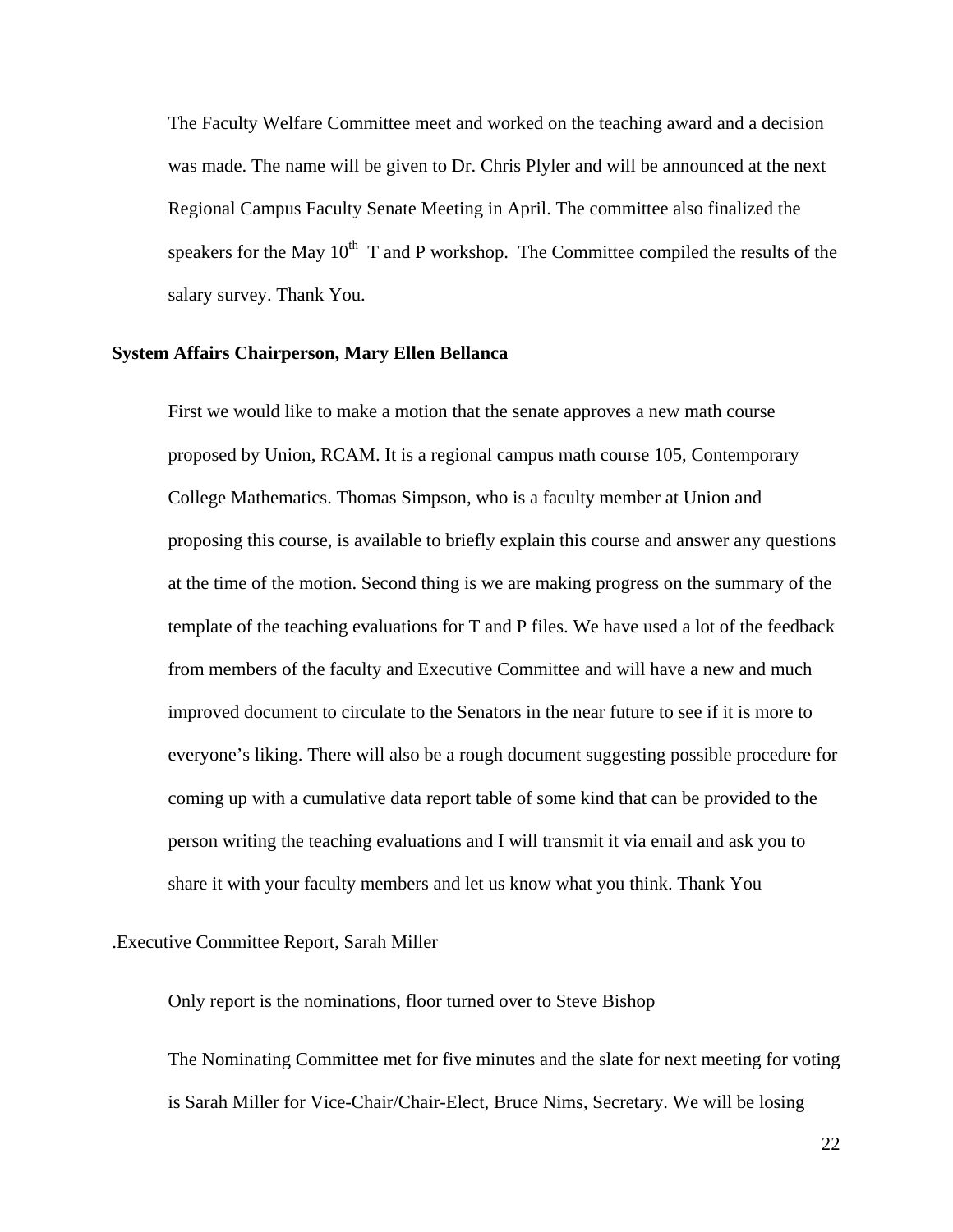Mary after next year and her campus will not be represented, and so Chris Nesmith has volunteered to be the Member-at-Large, and that is because Union does not have a representative available. From Special Committees, Committees on Libraries, Maureen Anderson has volunteered, Robert Castleberry is on the Committee of Curricula and Courses, Conflict of Interest Committee, Noni Bohonak has volunteered to be on it again. And we may have another slot to vote on, the Committee on Faculty Welfare, due to a conflict, Darris Hassell has been unable to attend for some time and I will contact him before the next meeting.

Question and Answer Period:

None

#### **Reports from Special Committees:**

#### **Committee on Libraries, Bruce Nims**

No Report

#### **Report of Courses and Curriculum, Robert B. Castleberry**:

The Committee met in January and will be meeting again this afternoon. Please recall that the agenda for each meeting is forwarded to the administration of each of our campuses. They let me know if they have a concern about anything. The Committee vote is just a recommendation to the Faculty Senate; it is the Senate's action that really matters. I remind you that the best way to keep up with the final changes to courses and curricula is to check the web page for the Columbia Faculty Senate.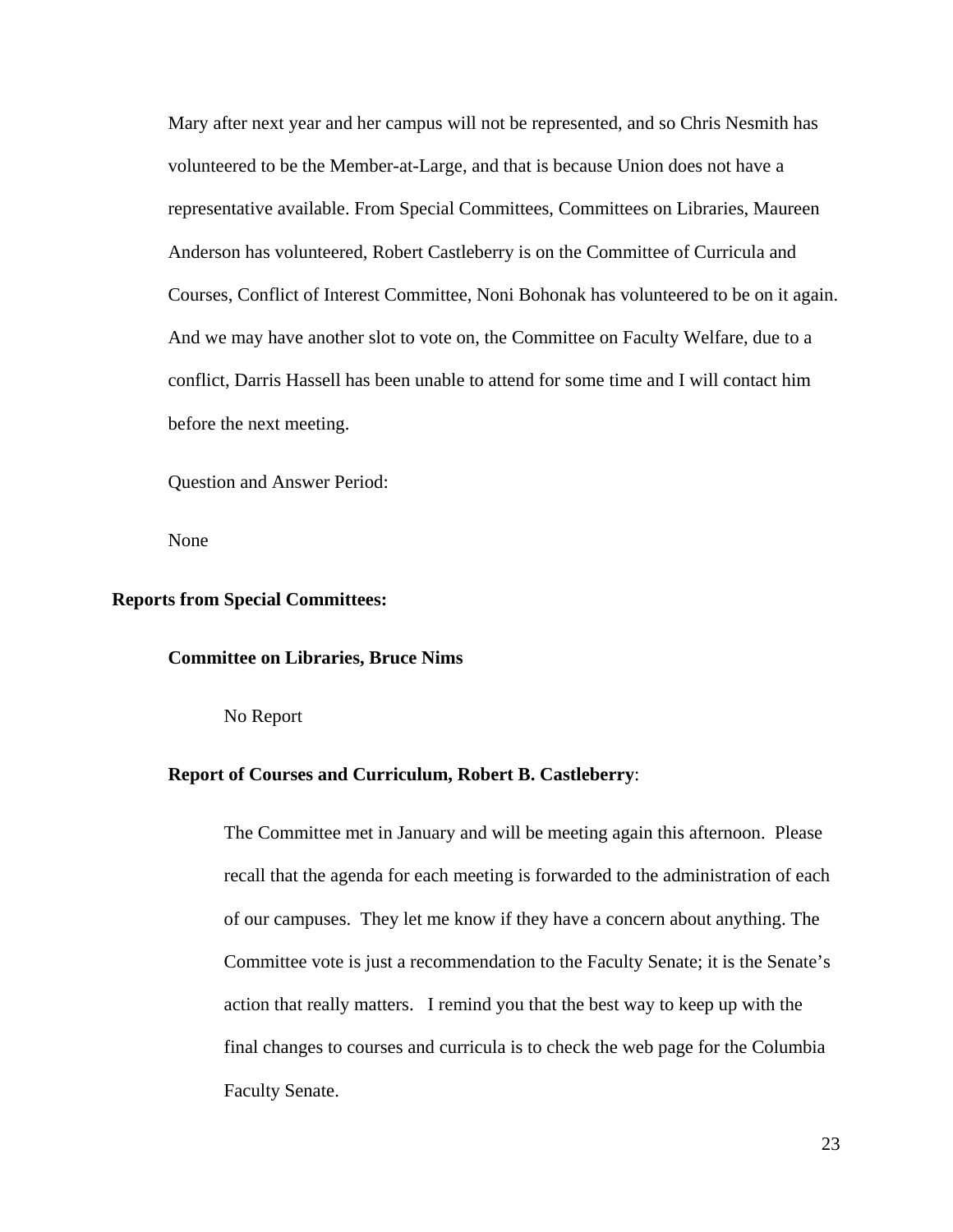For me the most interesting development from the January meeting was the

approval of ECON 221 and 222 as internet courses.

In today's meeting there are a few items you may want to follow:

1. ECON is requesting a change in the gpr necessary for admission/transfer into their program from 2.25 to 2.5 (which, if I am correct, would apply to our students when they do a change of campus form).

2. WGST 113 will have a name (but not content) change.

3. FINA 101 is being proposed as a 1 hour course which is essentially an introduction to personal finance.

#### **Committee on Faculty Welfare, Pearl Hernandez**

The Faculty Welfare Committee for the USC System is looking at salary data for

the Columbia campus as well as the Regional Campuses.

#### **Faculty-Board of Trustees Liaison Committee, Mary Hjelm**

No Report

#### **Regional Campuses Research and Productive Scholarship Committee, Patrick**

## **Saucier**

The Regional Campuses Research and Productive Scholarship Committee met on January 15, 2010. At the meeting it was decided to assess what form of support is needed by Regional Campuses faculty to engage in productive scholarship. It was also agreed that an accurate and current assessment of available resources to support productive scholarship is needed. The committee is currently gathering this information.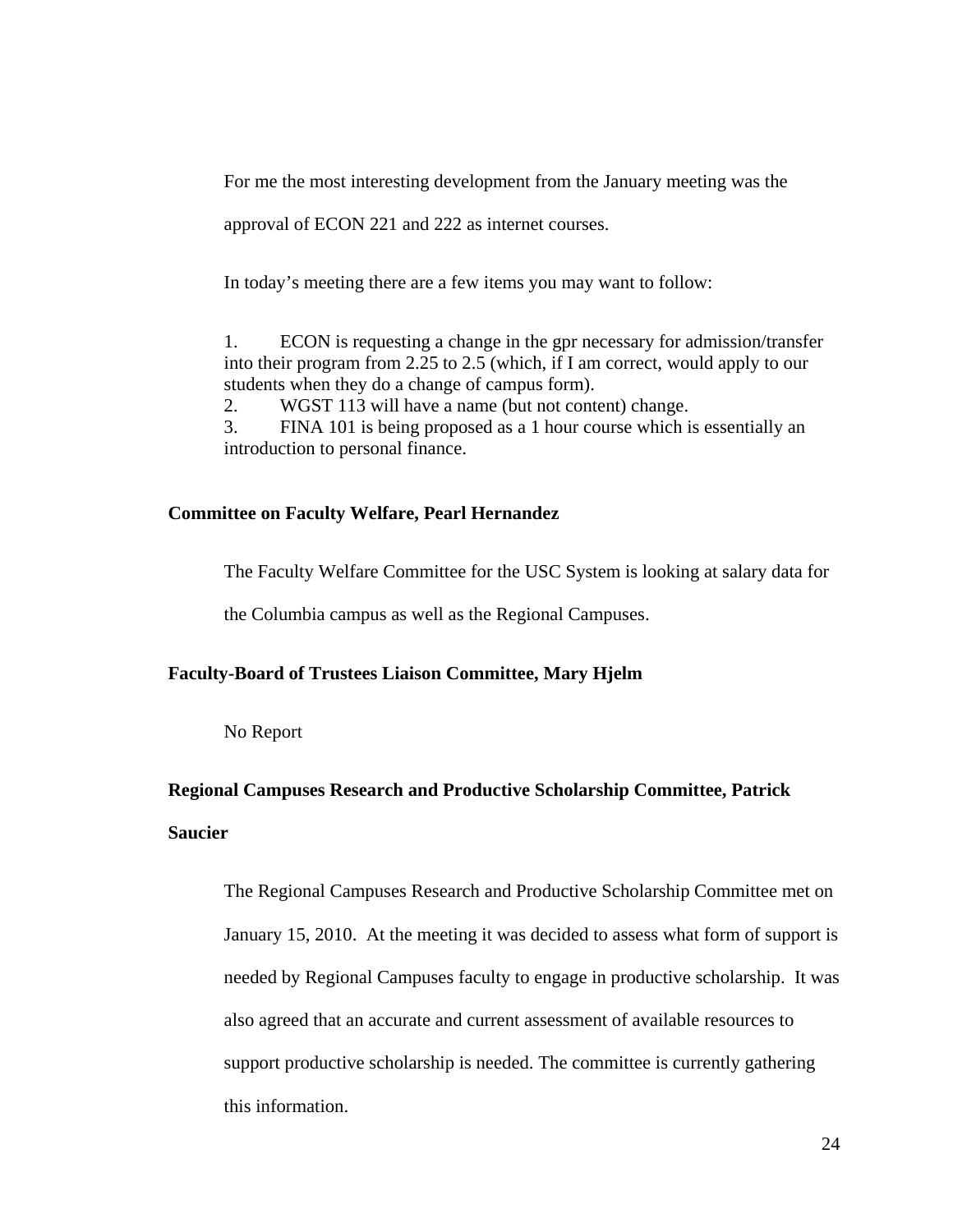It was also discussed that the needs vary greatly between disciplines and campuses as do available resources. It was suggested that the committee develop some type of questionnaire to assess the various needs of faculty in different disciplines.

It was also noted that an accurate assessment of needs is at least partially dependant on the guidelines currently be worked on in the Rights and Responsibility Committee and what research and scholarship definitions are adopted by the Senate.

Attending: Patrick Saucier (chair) Chris Nesmith, Lisa Hammond, Fran Gardner, Brian Love, Wei Kai-Lai, Tom Powers, Avery Fouts, Denise Shaw

## **Regional Campuses Academic Advisory Council, Mary Hjelm**

No Report

#### **Conflict of Interest Committee, Noni Bohonak**

No Report

## **Old Business:**

None

### **New Business:**

(Christine Borycki) The motion from **Rights and Responsibilities** is as follows: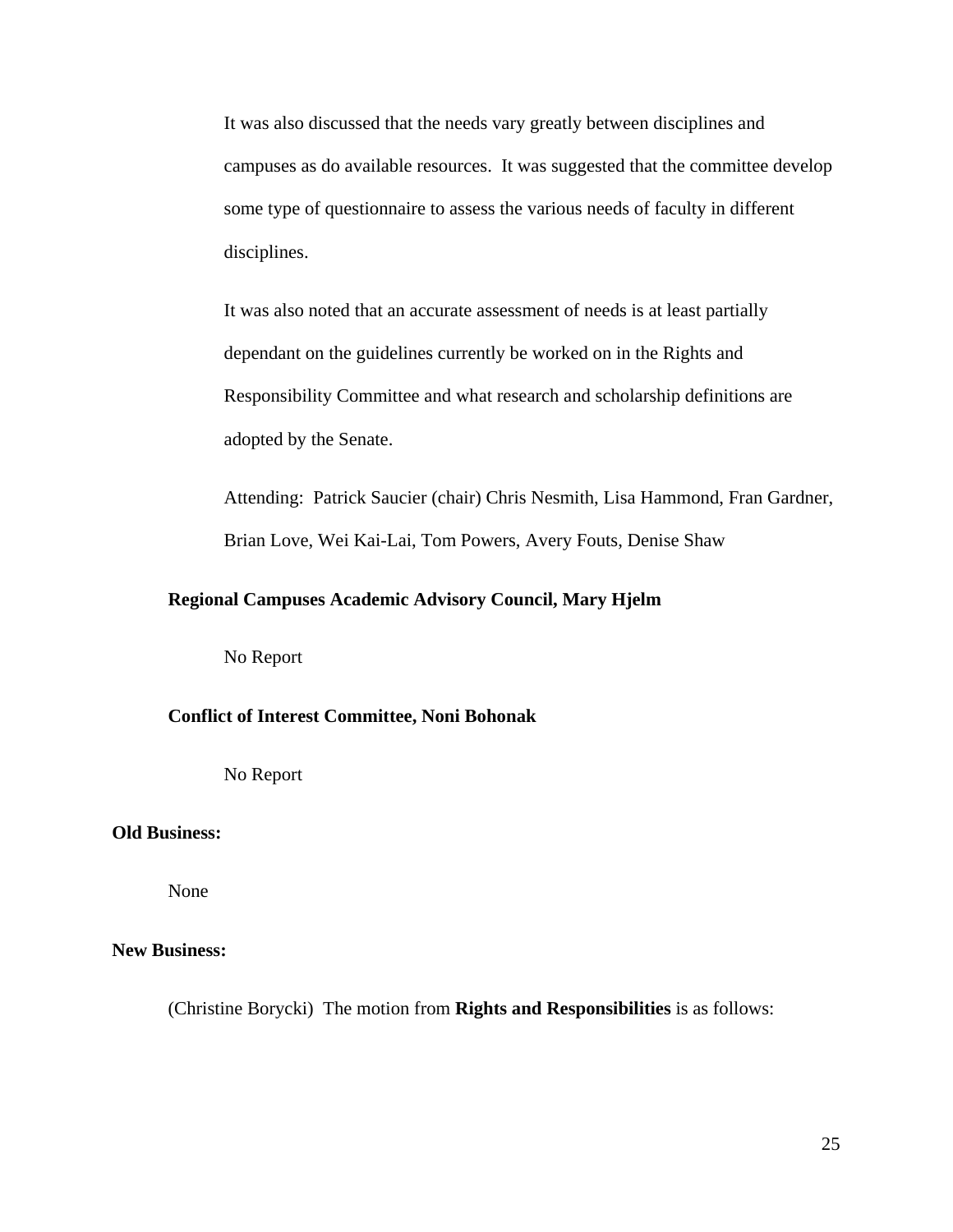"We move to accept the changes to the Regional Campus Faculty Manual as presented by the Ad Hoc Manual Revision Committee." Lisa will walk us through it and these changes will be posted for review and comment and we will vote on it probably in April. The proposed changes are attached as the following documents:

## **Report of the Regional Campuses Faculty Manual ad hoc Revision Committee Proposed Manual Changes Tracked Proposed Manual Changes Accepted** (this is what the changes would look like if accepted) **Proposed Friendly Amendment** (this as proposed by the floor at the Feb 12 meeting) CORRECTION from April  $9<sup>th</sup>$  Meeting – this amendment was tabled.

This motion was ruled substantive, to be voted on 9 April 2010.

New Motion from System Affairs:

(Mary Ellen Bellanca) **Motion from System Affairs**: "To approve the establishment of a new course, proposed by Union, RCAM 105 Contemporary College Mathematics." The instructor proposing the course is here to talk about it, and will answer any questions. This course is designed for those students majoring in Humanities, Social Sciences, Nursing, and Education who may not need or desire to take an intensive college mathematics course preparing them for calculus or any other intensive college math that they will not be require to take. This is proposed as a more appropriate course for them. The Course Descriptions says: "Linear and quadratic equation and models; functions, expediential models, logarithms, systems of equations, fundamentals of probabilities and statistics."

Question and Answer Period: